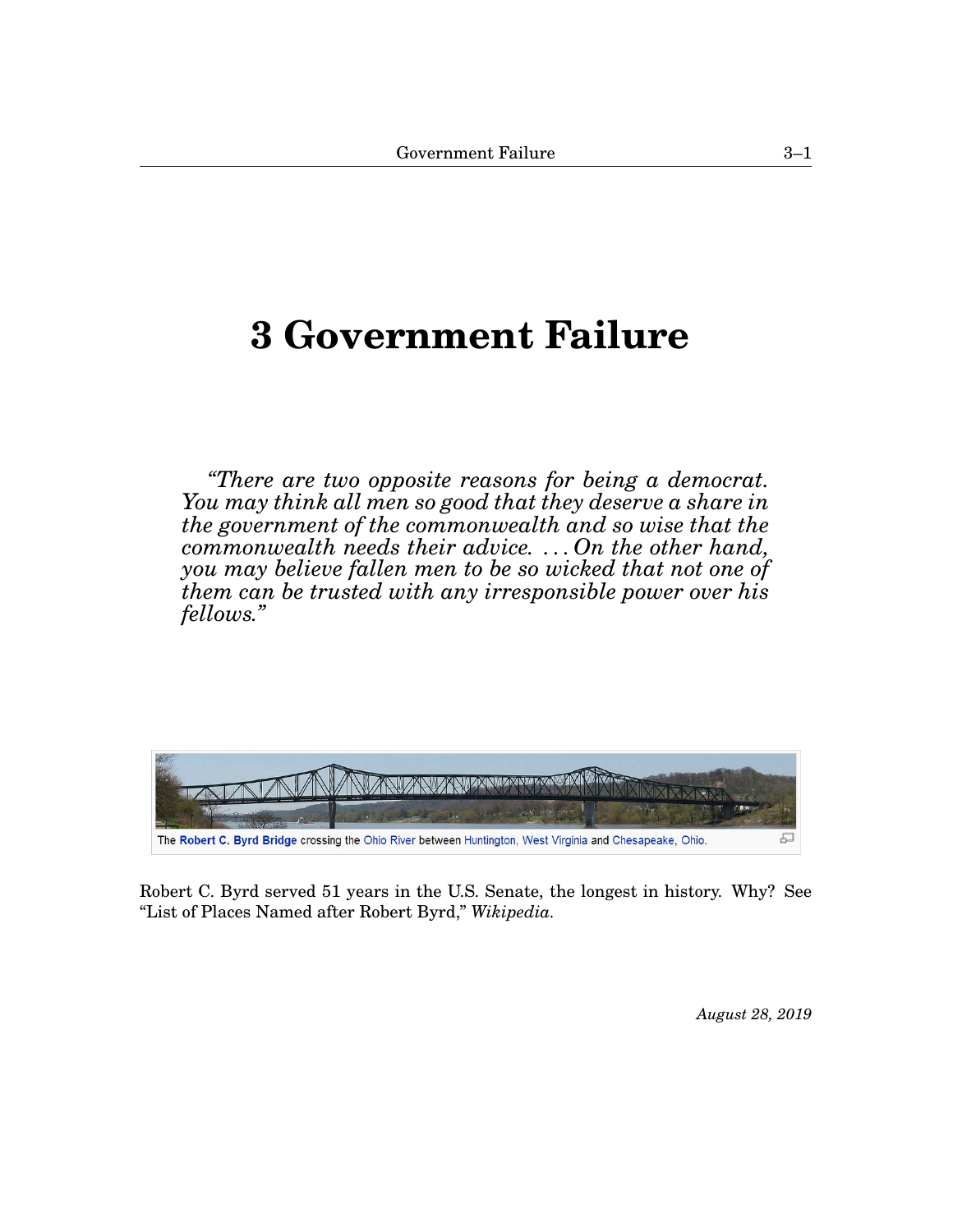# **3.1: Government As a Solution to Market Failure**

One way to think of government is as a machine to fix market failure. Markets ordinarily maximize surplus. Voluntary trades work as if pushed by an Invisible Hand to generate prices that serve as signals for what to produce, who is to produce, and who is to consume. The process reveals information about how costly it is to produce the goods and how much consumers are willing to pay, information that a government planner would not know. In the end, total surplus is maximized. The result may still be bad— Bangladesh would still be a poor country even if it maximized surplus— but we should not blame the government for not doing something about it.

On the other hand, the market's aggregation of information and use of it for incentives does break down in the specific contexts we call market failure. When that happens, we should think about whether the government might do something to fix market failure. When there are problems of monopoly, we can ban price-fixing; for asymmetric information we can ban fraud; for externalities we can limit the output of pollution. All of these government actions can increase surplus beyond the free market level. The combination of the free market for ordinary transactions and government regulation for the special cases where markets fail seems ideal.

It is not enough, however, to find market failure and conclude that the government should take action. We must also consider whether the government will take the right action. If it won't, then maybe we shouldn't allow it even to try. Governments are no more perfect than markets. A first problem, of course, is that governments are not as good at aggregating and using information as the Invisible Hand is. What we will look at in this chapter, though, under the heading of government failure is that use of the government involves some people making decisions for other people. Like markets, governments are made up of people who are pursuing their own objectives rather than trying to maximize the country's wealth. Unlike markets, those people are making decisions for the rest of us. If there is market failure and we are thinking of asking the government to fix it, we must ask whether that will push us into **government failure**: an outcome where the government actually destroys wealth compared to even an imperfect market.

The sociologist Max Weber said that what characterizes government is "a monopoly on violence." For the market to work to maximize surplus, society needs for people to engage in voluntary trade rather than using force— to make rather than take. There are two ways to stop people from using force. One is to instill them with moral principles against doing wrong to other people. The other is to use force to stop force. The essence of government is that it is allowed to enforce rules by the threat of force. If Brown tries to steal Smith's whisky, the police will stop him, by force if necessary. Force is also behind the government effort to reduce forms of taking that are more complicated than simple theft. If two companies are thinking of conspiring to agree with each other to keep prices high, the regulating agency will use the threat of fines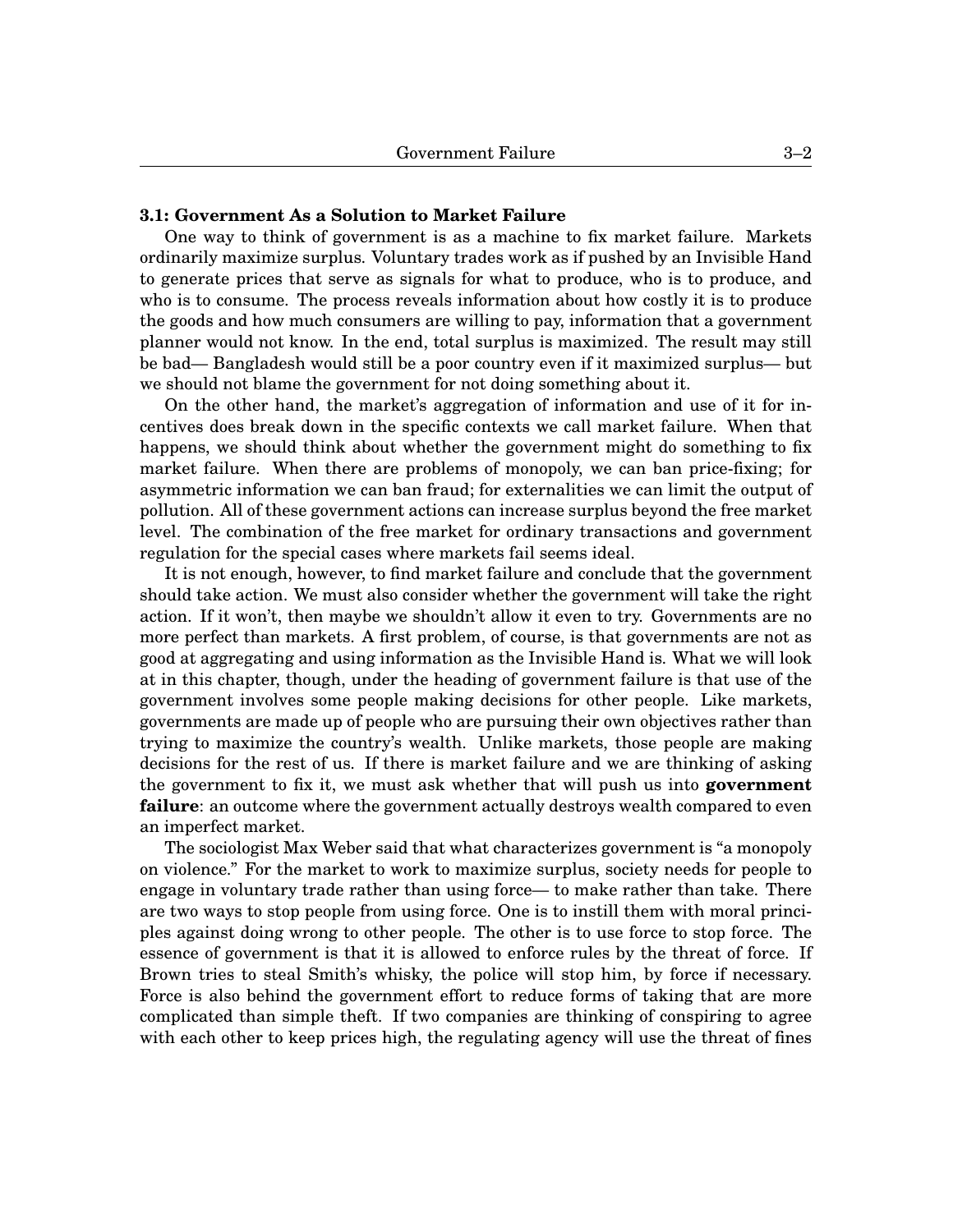and prison to stop them.

We ordinarily do not think of our government as violent, to be sure, but in a sense all laws are enforced by the death penalty. Even speeding! If the police catch you driving 80 miles per hour, the court will not put you to death, of course. But what happens if you refuse to stop? The police will chase you until they can run you off the road or your gas tank goes dry. What if you refuse to open your car door then? They can force it open. What if you pull out a gun? The policemen will pull guns too, and the government has authorized them to kill you if they have to. Thus, at the end of the day, the death penalty stands behind even a speeding ticket. The government is, to be sure, very reluctant to kill violators, and it very carefully regulates when the police can use force, but deadly force is always in the background. Indeed, even those of us who are against the death penalty largely agree with using deadly force to impose the will of the state. Few people would say that the government should give up if someone who disobeys the laws takes resistance all the way to deadly force.

One of the sources of market failure that we have already discussed is monopoly. It is not surprising, then, that we have government failure. The government has a monopoly on violence, as Max Weber says, and a monopoly on laws that need to be enforced by violence. Private monopolies lead to market failure because firms take actions that maximize producer surplus at the expense of total surplus. In addition, the government, like any big organization, has information problems in running the organization, and asymmetric information like that is a source of market failure.

The sources of government failure can be divided into two categories: **bad objectives** and **bad performance**, the unwillingness of the government on the one hand and its inability on the other to maximize surplus. Governments are made up of people, and people have their own objectives. Government officials have personal objectives besides maximizing total surplus for the good of the country. In addition, the structure of government makes it harder for the top leaders to efficiently manage government agencies than for a private company's officers to manage its employees. This does not mean government failure is always or even usually bad enough for us to give up on trying to fix market failure, but it does mean that we have to look at the particular circumstance. Just as there are particular contexts where markets fail, so there are particular contexts where governments fail.

Bad objectives are the natural result of the fact that when the government exerts force to restrict behavior it is not limited just to maximizing wealth: it can redistribute wealth, which means taking it from some people to give to others. That provides private parties an incentive to expend resources to get the government's help in extracting wealth from other people, a form of the **rent seeking** that was mentioned in Chapter 1. Recall that rent seeking is resource use spent trying to redistribute surplus rather than to create it, like the gun that a robber buys to take wealth away from his victim. Political campaigning and lobbying are ways to get the government to use its gun to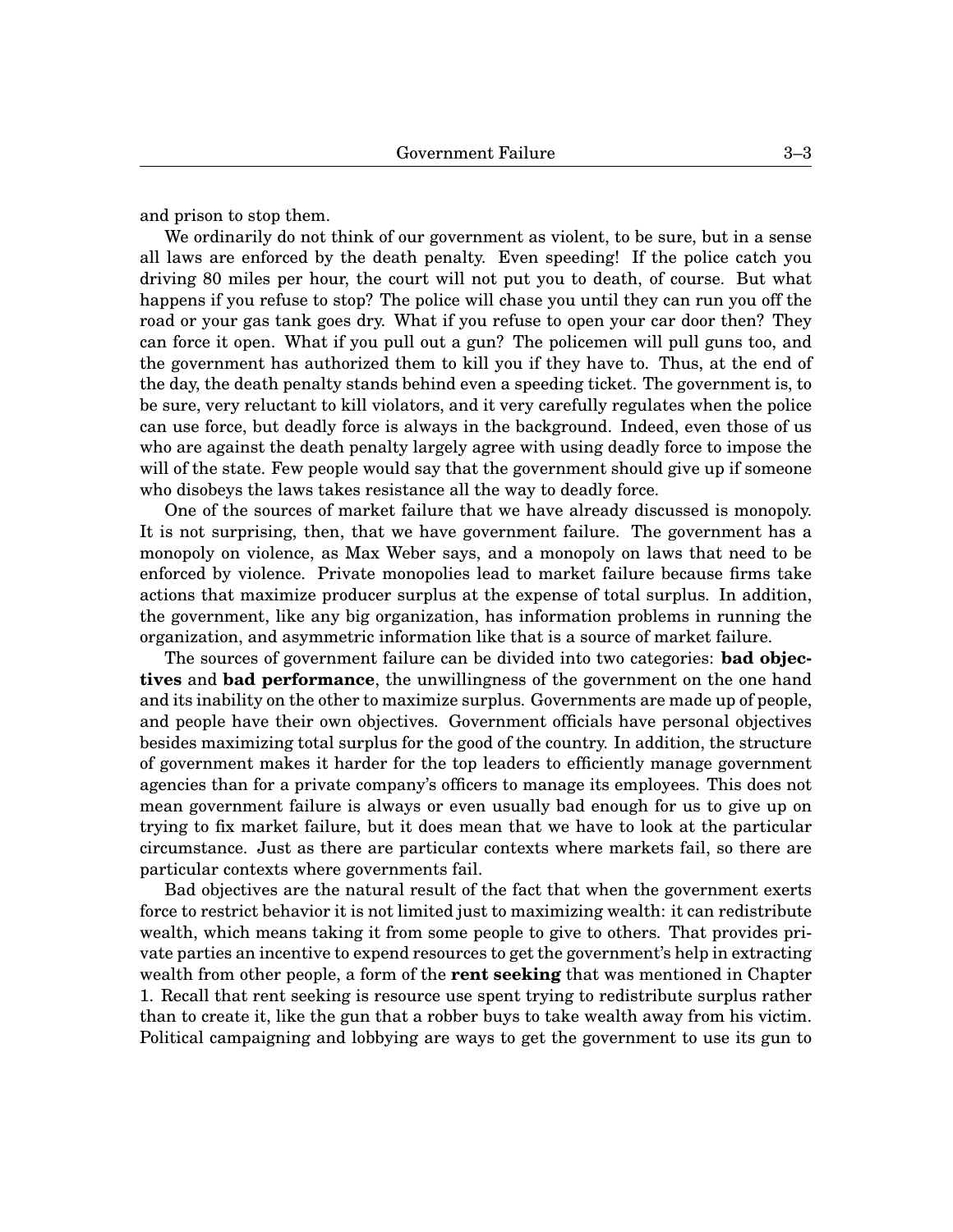redistribute surplus, not just ways to get policies that are good for everyone. Since wealth is just redistributed, not created, and people use resources for attack and defense rather than wealth creation, society's total wealth diminishes. The government itself becomes an instrument of taking rather than making.

Bad performance, the second big category of government failure, is the problem that even if the objectives are right, it is harder to get policies implemented efficiently in governments than in private organizations. The costs and benefits of government actions flow to the citizens, a large group of poorly informed people whose main interest is not in how well the government is managed. To the extent that citizens are so affected by a policy that they do care a lot about how the policy is managed, they also want to influence the policy to help themselves— and the result is more rent-seeking. The government falls between the Scylla of interested rent-seeking and the Charybdis of disintererested incompetence.<sup>[1](#page-0-1)</sup>

## **3.2: Government Failure: Bad Objectives**

We will start with bad objectives. Suppose Congress is thinking of passing a new regulation— for example, a tightening of automobile emission standards. The regulation will have costs and benefits. In this case, it will make cars more expensive but it will reduce air pollution. The surplus maximization approach asks whether the benefit of regulating the negative externality of air pollution exceeds the cost. A government whose objective was surplus maximization would act accordingly.

Is the government's objective surplus maximization? Since not everybody is identical, they disagree as to what the government should do. Some people bear more cost from a regulation and others receive more benefit. People who are buying new cars will bear more of the cost. People who don't live in cities already have unpolluted air so they receive less benefit.

If the government is a democratic one, it is ultimately controlled by the voters, so its goal is to please them. This goal has a rough correlation with surplus maximization. Other things equal, we would expect that if the benefit exceeds the cost then the winners would outnumber the loser, and the regulation will please a majority of the voters and be enacted.

<sup>&</sup>lt;sup>1</sup>The Greek hero Odysseus had to sail his ship between two monsters to get through a narrow strait. Charybdis ("karibdis") made a whirpool that could engulf a whole ship. Scylla ("silluh") had six heads at the end of long necks. Odysseus's choice was to play it safe and lose six sailors to Scylla.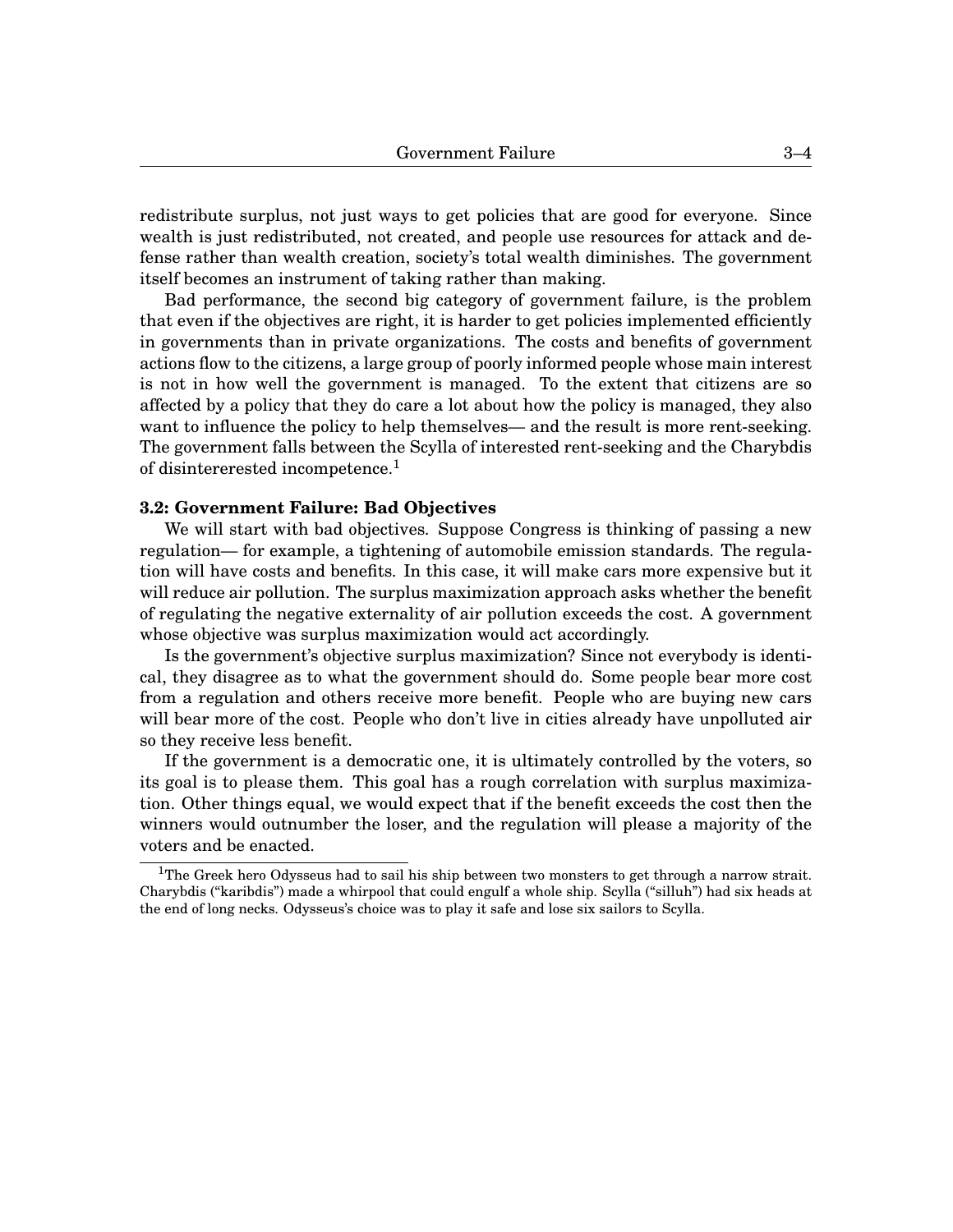<span id="page-4-0"></span>

FIGURE [3](#page-0-0)[.1](#page-4-0) THE BARBER'S GUILD

As an example, suppose the market for mens haircuts in a town has been monopolized. Currently all the barbers have combined into a guild that charges \$40 per haircut, and the resulting quantity is 30 haircuts per day. As shown in Figure 3[.1,](#page-4-0) the marginal cost of haircuts is constant at \$10 per haircut, and the demand curve is  $Q<sup>d</sup> = 70 - P$ . A city councillor proposes that the guild be blocked from setting prices or punishing barbers who charge low prices, a policy which will reduce the price to the marginal cost of \$10/haircut. What will be the forces on each side of the fight over his proposal?

Under the monopoly, consumer surplus is  $A = .5(30)(30) = 450$  dollars per day. Producer surplus is  $B=(30)(30) = 900$  dollars per day. Once the monopoly ends, consumer surplus will be  $A+B+C = .5(60) (60) = 1,800$  dollars per day, and producer surplus will be 0. (Recall that this means that producers will still cover their opportunity cost, but barely—the return to being a barber will be the same as for similar jobs.)

Thus, consumers gain 1,350 dollars per day from ending the monopoly, while producers lose just 900 dollars. Since consumers win more than producers lose, we would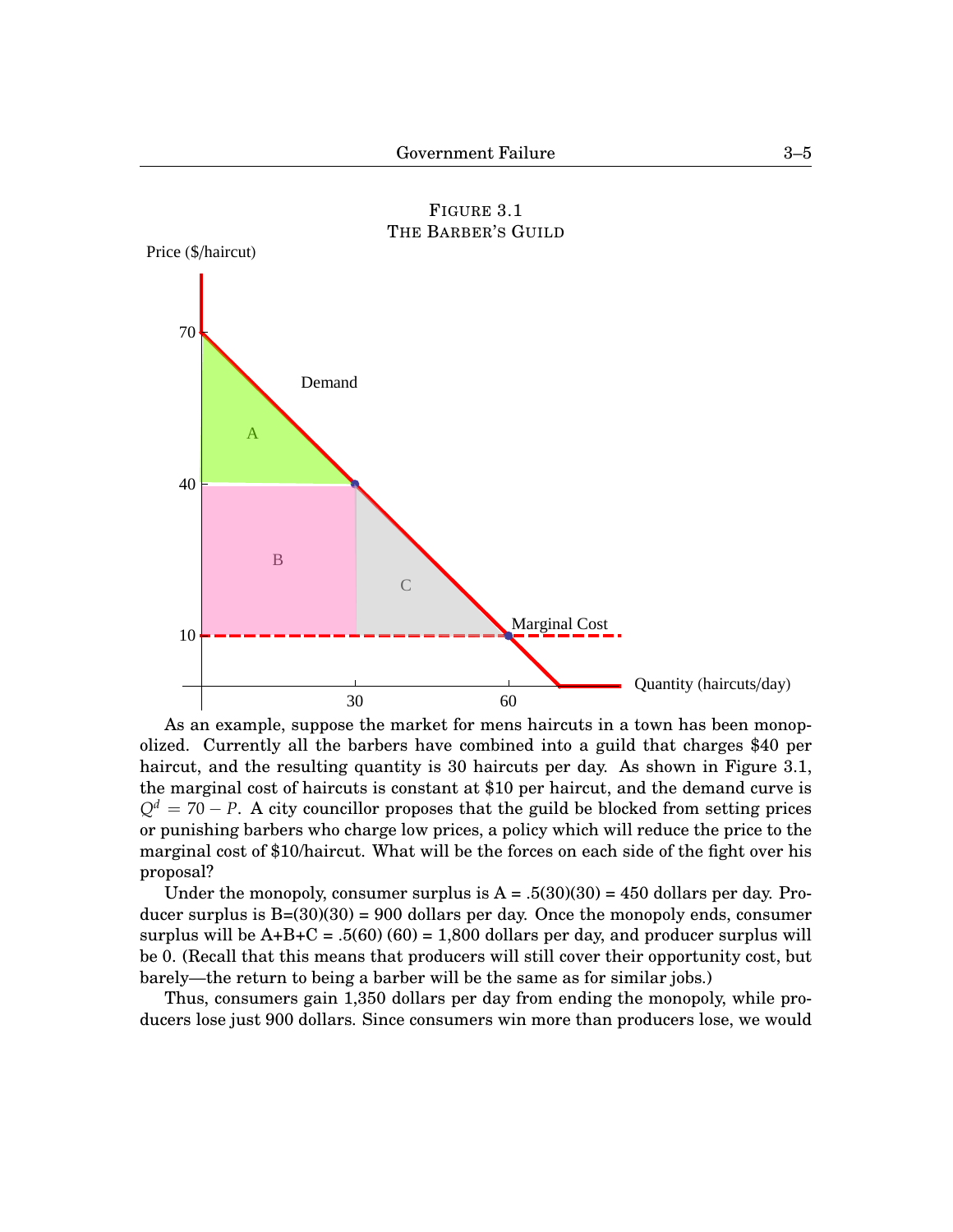expect consumers to fight harder for the policy change than producers would fight to stop them. The policy change is efficient and we would expect it to happen.

<span id="page-5-0"></span>



As a second example, suppose the supply and demand curves for copper are

$$
Qs = \begin{cases} 0 & \text{if } P < 2 \\ -4 + 2P & \text{if } P \ge 2 \end{cases}
$$
 (1)

and

$$
Qd = \begin{cases} 20 - P & \text{if } P \le 20 \\ 0 & \text{if } P > 20 \end{cases}
$$
 (2)

as in Figure [3.](#page-0-0)[2.](#page-5-0) The current equilibrium has a price of 8 thousand dollars per ton and a quantity of 12 million tons. Copper mining corporations lobby the government for a price floor of 10 thousand dollars per ton. Copper consumers naturally oppose the higher price. How much would producers be willing to pay to get the price floor imposed, and how much would consumers pay to block it?

We need to see how consumer and producer surplus change. Once the price floor is imposed the price will rise above the free market level and there will be excess supply. The quantity traded will be the smaller of quantity supplied and quantity demanded, which will be quantity demanded. At the new price of 10 thousand, quantity demanded will be 10 million tons.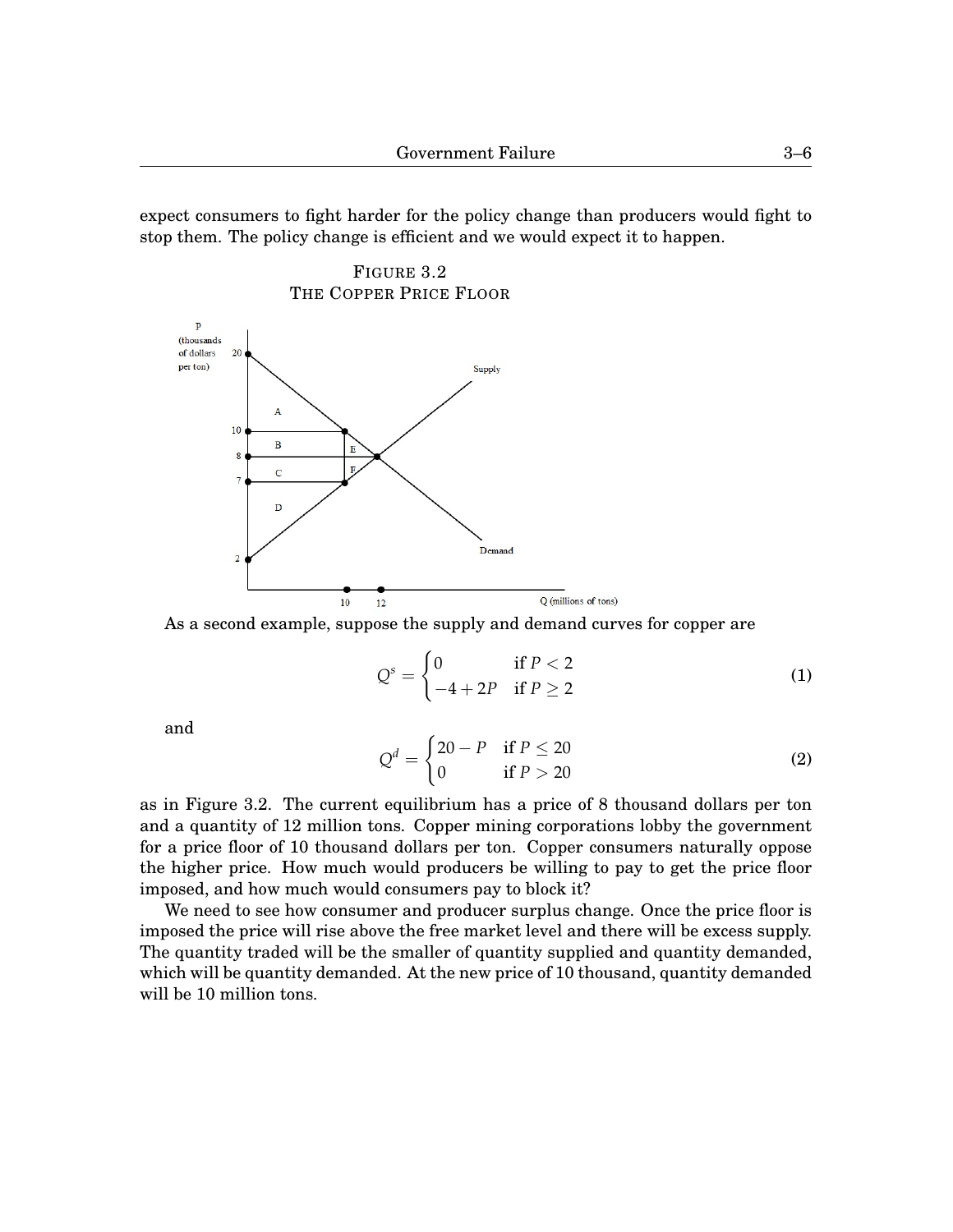With no price floor, consumer surplus is  $A+B+E = .5(12)(12) = 72$  billion dollars. Producer surplus is  $C+D+F = .5(6)(12) = 36$  billion dollars.

With the price floor, consumer surplus is  $A = .5(10)(10) = 50$  billion dollars. Producer surplus is  $(B+C)+D = (3)(10) + .5(5)(10) = 30+25 = 55$  billion dollars.

The price floor reduces consumer surplus by 22 billion dollars, while increasing producer surplus by only 19 billion. Consumers would pay up to 22 billion dollars to block the proposal, while producers would only pay up to 19 billion to get it through. Other things equal, we would expect the government to listen to consumers and the price floor proposal would fail.

Democratic governments have to worry about elections, so they are subject to political pressures that will reflect the amount of surplus at stake on each side. What about a dictatorship? There, too, we can think of the government as selling laws to the highest bidder. There are no elections, though, so the dictator can take his profits directly rather than in the form of help to win elections. We would still expect the side with the most surplus at stake to bid the highest to get the law they want. Or, if the dictator is in completely control of the country and can take whatever property he wants, he will himself do the surplus calculations directly— if he has control of the entire surplus, he of course will want it maximized for his own sake. Dictators do need to worry about unrest and revolution to a greater or lesser extent, though, and the intelligent autocrat is careful to budget enough of the nation's wealth to keep unrest at a low level, as illustrated by the boxed story about Saudi Arabia. If his country has more surplus, it is easier for him to keep his people, army, and businesses content while taking a comfortable amount of the surplus for himself. We might expect dictators to have more trouble keeping their countries prosperous, however, because without the rule of law— property rights and contract enforcement— they are tempted to take too much for themselves, killing the goose that lays the golden eggs. In addition, just as the free market for steel brings out information on the costs of sellers and benefits of buyers and leads to an efficient price, so in the market for laws, political pressure shows which law maximizes surplus. Although if he knows economic theory the dictator will know that price controls on copper reduce total surplus, if the law involves something like balancing the cost of a pollution externality against the cost of controlling it, he will have a harder time than a democratic government of arriving at the wealth-maximizing policy.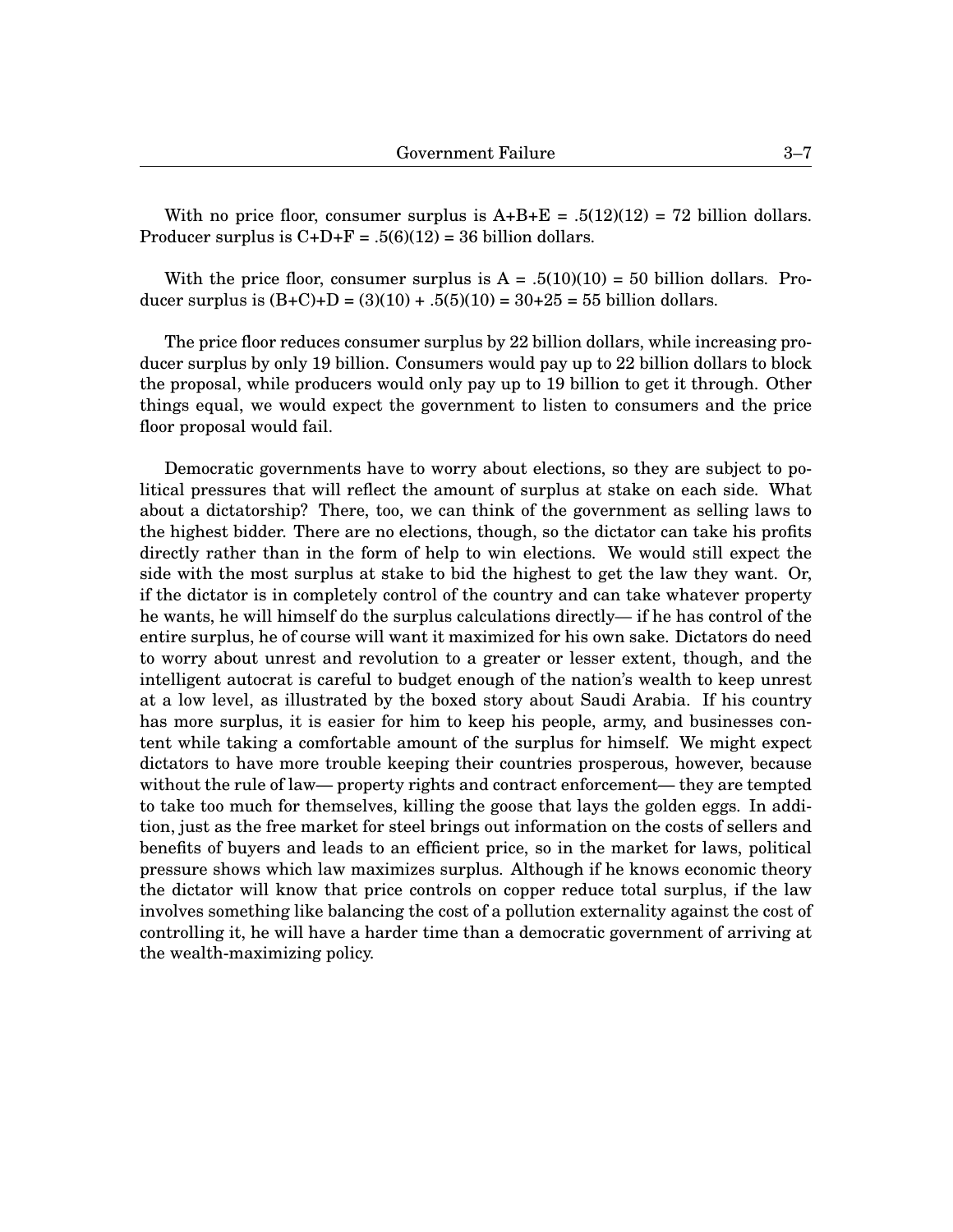#### <span id="page-7-0"></span>BOX [3.](#page-0-0)[1](#page-7-0) PARETO- I[MPROVING](http://www.reuters.com/article/2011/02/23/us-saudi-king-idUSTRE71M22V20110223) TRANSFERS

"Saudi King Abdullah returned home on Wednesday after a three-month medical absence and unveiled benefits for Saudis worth some \$37 billion (23 billion pounds) in an apparent bid to insulate the world's top oil exporter from an Arab protest wave . . . Before Abdullah arrived, state media announced an action plan to help lower- and middle-income people among the 18 million Saudi nationals. It includes pay rises to offset inflation, unemployment benefits and affordable family housing.

Saudi Arabia has so far escaped popular protests against poverty, corruption and oppression that have raged across the Arab world, toppling entrenched leaders in Egypt and Tunisia and even spreading to Bahrain, linked to the kingdom by a causeway." (Reuters, 2011)

Our first step is therefore to conclude from surplus analysis that other things equal, a policy which helps the winners more than it hurts the losers will be adopted. Governments, like markets, tend towards surplus maximization. Pressure from interest groups will push on both sides, for and against a policy, but the side with more at stake will push harder and win.

Other things are not equal, however. The problem is that some interest groups are better than others at exerting political pressure. Surplus analysis is a good start for political analysis, but it is only a start, because just as markets can fail because of flaws such as externalities or poor information, so can governments. Although this shows up most clearly for democracies, where the leaders are most sensitive to political pressures, it also applies to autocracies, whose pressures take other forms such as outright bribery. We shall see that for a number of reasons we should expect governments to be more prone to failure than markets. Consider the following two scenarios:

# Regulation 1. *1 million people each lose* \$*100 from Regulation 1, but 1,000 people each gain* \$*2 million. Total cost is* \$*100 million. Total benefit is* \$*2 billion.*

Regulation 1 maximizes surplus, but it loses massively, by a vote of 1 million to 1 thousand. The voter cares about the impact on himself, not the overall impact. Or, he might even ask himself about the impact on "the average person," which in this case is a loss of \$100. (Note that this is quite different from "the average gain per person," which is \$1.9 billion divided by 1.001 million, about a \$2 gain per person.)

Regulation 2. *1 million people each lose* \$*1 from Regulation 2, but 1,000 people each gain* \$*200. Total cost is* \$*1 million. Total benefit is* \$*200,000.*

Regulation 2 reduces surplus, but it wins by a vote of 1,000 to 0. The voter cares about the impact on himself, but for the 1 million people who lose, the loss is so small it is not worth going to the trouble to vote.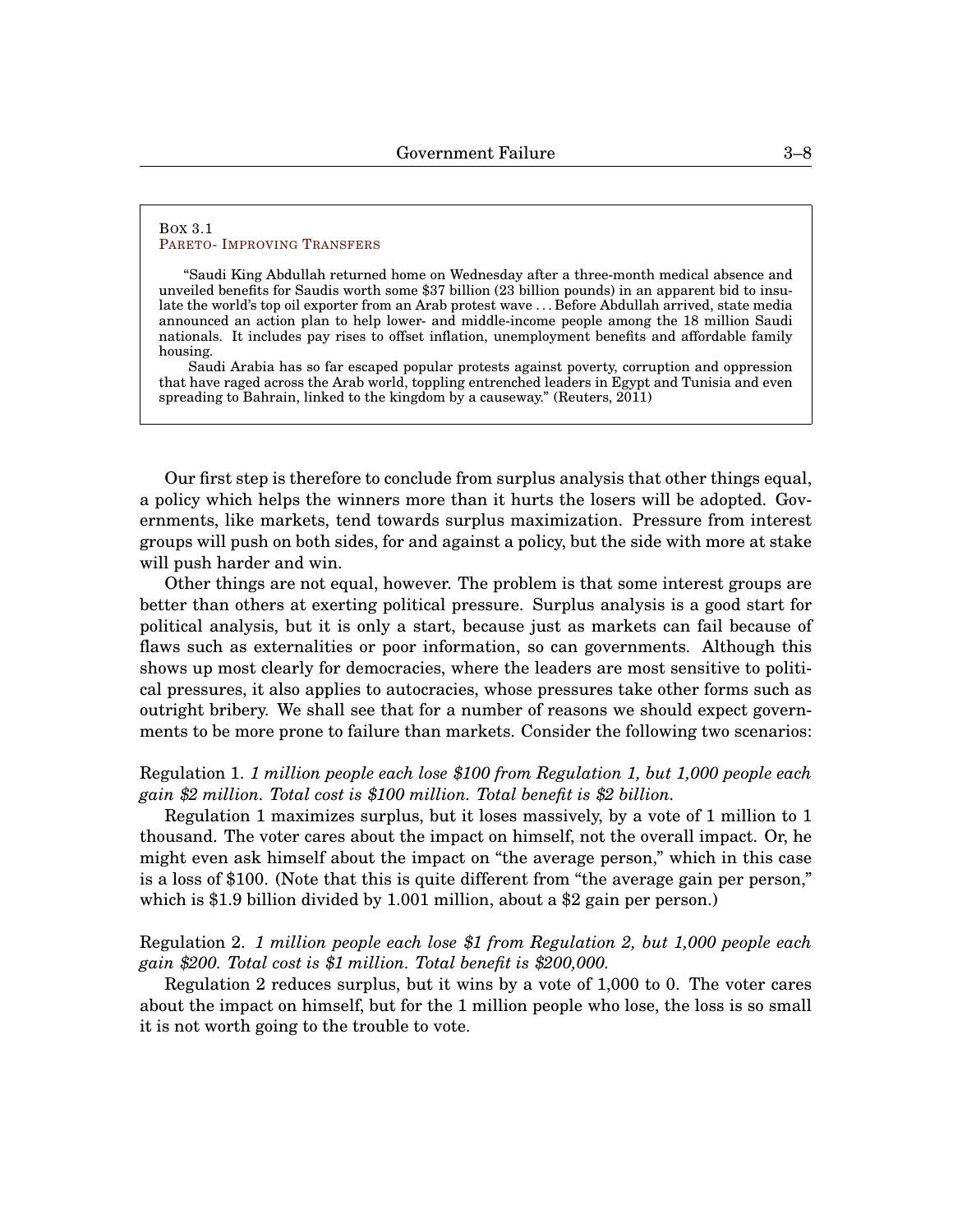The reasoning behind these two scenarios is contradictory, of course, but I laid them out this way to illustrate two common reasons why the government chooses inefficient policies, origins of the bad objectives half of government failure.

**1. The Tyranny of the Majority.** Regulation 1 illustrates what happens with oneman one-vote decisions. If it comes to a straight vote, and intensity of feeling does not matter, the majority will win even when it feels less strongly. Our examples of the barber and copper regulations were based on political pressure corresponding to the amount of surplus at stake. If all that counts is the number of people on each side, though, the minority will be outvoted even if it has much more at stake. This is the most obvious shortcoming of democracy, a shortcoming emphasized in Alexis de Tocqueville's book, *Democracy in America*. De Tocqueville was a French aristocrat who toured America in the 1830s and thought deeply about its government, customs, and morals. He wrote,

The very essence of democratic governments is that the dominion of the majority be absolute; for, in democracies, nothing outside of the majority can offer resistance. ... So in the United States the majority has an immense power in fact and a power of opinion almost as great; and once the majority has formed on a question, there is, so to speak, no obstacle that can, I will not say stop, but even slow its course and leave time for the majority to hear the cries of those whom it crushes as it goes. [\(Vol. 2, Part 2, ch. 7\)](http://oll.libertyfund.org/titles/tocqueville-democracy-in-america-historical-critical-edition-vol-2#lf1532-02_label_607)

De Tocqueville also noted, however, that the majority has limited attention, for which reason many matters of government will escape its notice. By our time almost 200 years later, government is so large that this means *most* matters of government will escape its notice. The result is that we have the opposite problem too— the tyranny of the minority.

**2. The Tyranny of the Minority.** The ordinary citizen follows almost none of what government does. When a government agency sets new standards for energy-efficient dishwashers or Congress revises the rules for capital depreciation, most of us are entirely unaware. If that is so, however, then we also are not exerting any political pressure. It will be the dishwasher manufacturers, the environmentalists, the accountants, and the corporations that are paying attention. The attentive minority will determine what happens on these low-profile issues. A name for such voters is **special interests**: those who want a special advantage for their group that is not available for the country as a whole.

It is not that we do not realize the power of special interests and are fooled when we let them control policy. If a policy has only a small impact on a voter, it is individually rational for him not to incur costs to do anything about it. He should remain ignorant of exactly what is happening rather than spend his time learning about every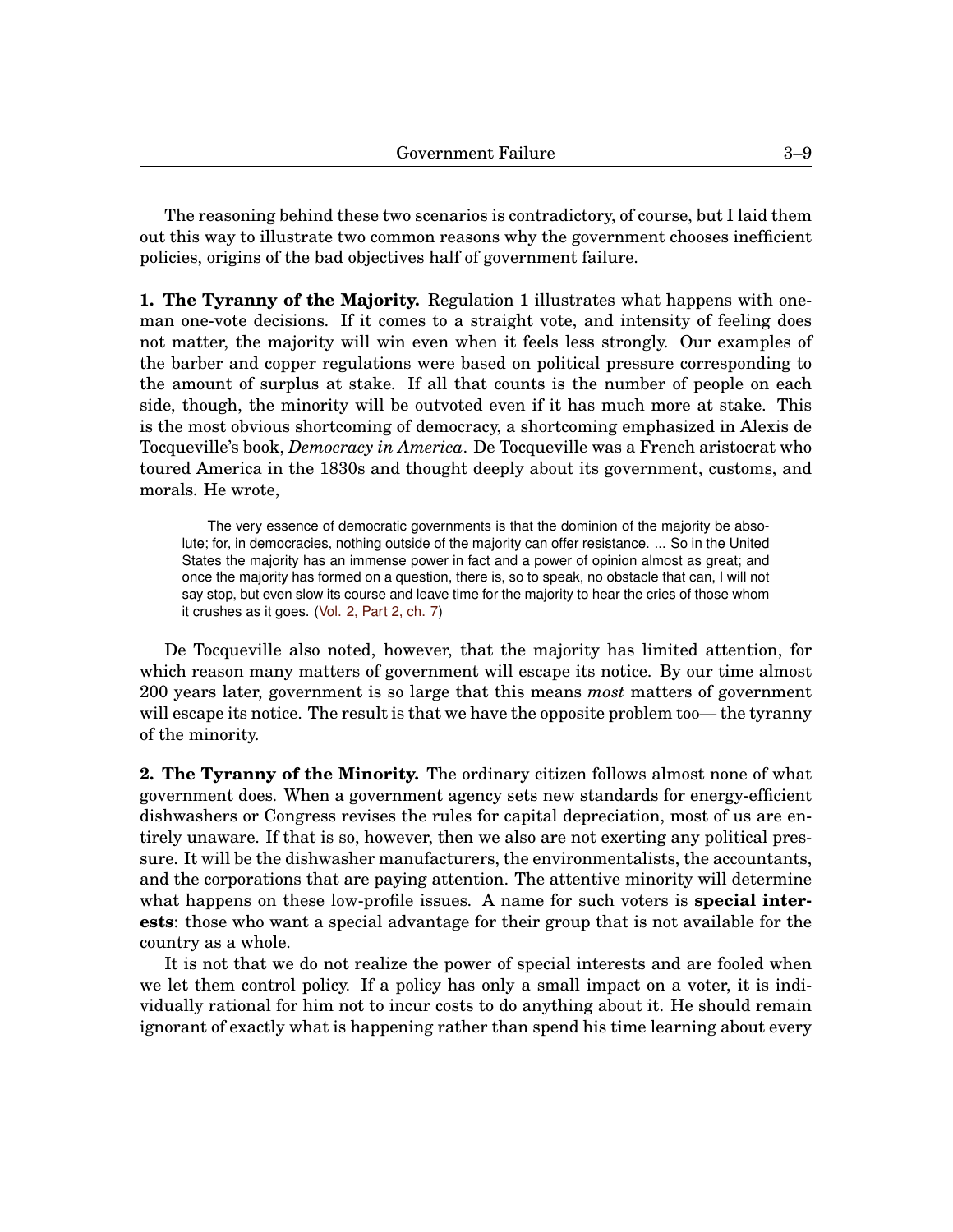issue. Economists use the term **rational ignorance** to describe the result: ignorance someone chooses because he judges that the cost of becoming informed is not worth the expected gain from his acting on the information. Consumers in the market for laws have poor information, and we have seen that poor information about product quality is one source of market failure: the marginal benefit curve does not match the demand curve.<sup>[2](#page-0-1)</sup> Voters do not know which laws to buy, and even if they did, they have to decide which issues to prioritize for their votes. This is why political campaigning and advertising are so important. Just as companies with good products need to advertise them so consumers know they are good, so politicians have to advertise how good their policies are relative to their opponents. Just as existing companies have an advantage over entrants because consumers know and trust them, so do incumbent politicians, those already in office, have an advantage over newcomers.

The result of voters' rational ignorance, though, is that they lose to other voters who are better informed. A voter with enough at stake will not remain ignorant and passive. Ignorance is not rational for him. Rather, he will take on the cost of learning about the issue and lobbying the government. Tyranny of the majority assumes that each voter has equal weight. In actuality, voters who are informed and active have far more influence. Often, their desire will carry the day. If hardly anybody cares about policy X and hardly anybody decides to vote for a politician depending on whether he supports X or opposes it, the few people who do care about X will be the ones the politicians have to listen to on that subject if they want to stay in office. Thus, we get the **tyranny of the minority**, a situation where most voters are rationally ignorant. The minority of voters who care about an issue get the policy they want even though most people would oppose it if they knew what was going on.

Even if learning were free, the voter might still remain inactive because he will balance the personal effort of political action against the benefits. Any voter who gives thought to the effect of his vote realizes that he probably won't make any difference to who wins the election. Why should you spend half an hour voting when you could be playing a videogame or raking your leaves instead? A 2003 study found that only one of 16,577 federal elections between 1898 and 1992 was decided by a single vote— a 1910 New York congressional election which was won by 20,685 to 20,684.<sup>[3](#page-0-1)</sup> If the probability your vote will break a tie is 1 in a million and the benefit to you of breaking the tie and getting your candidate elected is \$100,000—a gross overestimate for most people then the "expected value" of the benefit from voting is ten cents, .000001\*\$100,000. If

 ${}^{2}$ Rational ignorance includes not just ignorance of information, but lack of analysis. To be able to properly analyze regulatory policies, every voter would have to read and understand the concepts you are learning now, but very few do. See Bryan Caplan, *The Myth of the Rational Voter: Why Democracies Choose Bad Policies*, Princeton University Press (2007).

 $3$ Two others were decided by four votes, one by five, and two by nine. "The Empirical Frequency of a Pivotal Vote," Casey B. Mulligan & Charles G. Hunter, *Public Choice,* 116: 31-54 (July 2003).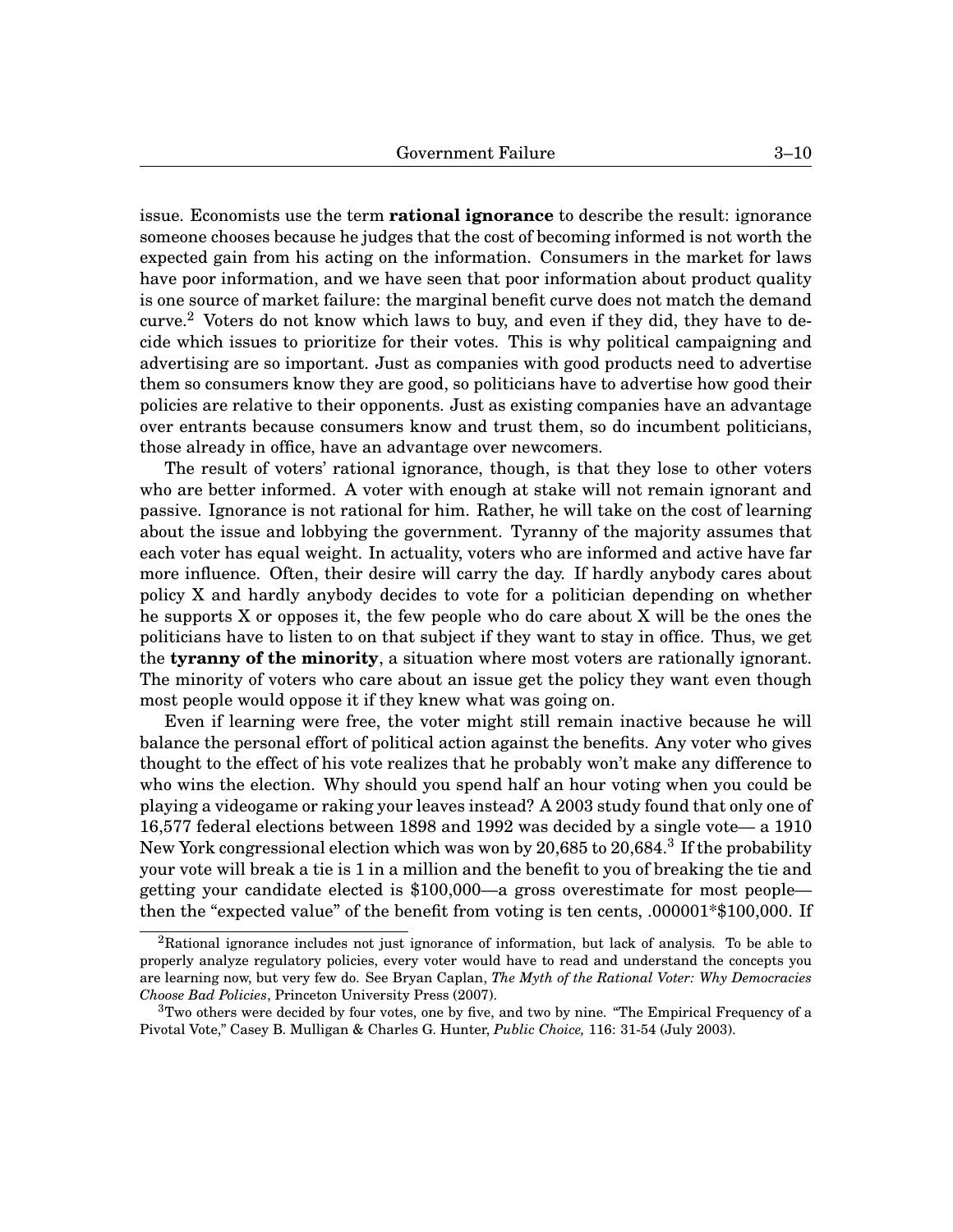your time is worth \$10/hour, spending a half-hour voting is a waste of time. Thus, it seems nobody should vote— but if nobody else did vote, then your vote would determine who won the election. This is known as the **Paradox of Voting**.

Yet people do vote. One explanation is that voters understand the paradox of voting, but they aren't voting just to make themselves richer. If you care about other people, then you care about the effect of who wins the election on them too. If our hypothetical voter cares about the entire country, the impact of who wins can be a lot bigger than a million dollars. It isn't implausible that electing the right candidate for President would increase the country's material wealth by \$100 billion—that is, \$100 thousand million. In that case, the expected value of your voting rises to .000001\*\$100 thousand million, which is \$100,000. That value makes it worth spending that half-hour of time voting. When it comes to social and foreign-policy issues, you may think the outcome even more important and be even more willing to try to help out your country.

Or, even if you don't care about the country as a whole, you may care about some large group of people in it. We care more not just about their own families, but about other special groups of people, particularly those with whom they identify. I am an American, but also a Norwegian-American, a scholar, a Midwesterner, a Yale man, a father, a right-hander, and brown-eyed. I am not likely to vote for a policy just because it benefits brown-eyed people, but I might be especially sympathetic to the interests of scholars, even apart from the direct benefit to myself. A big part of the art of politics is **identity politics**: trying to manipulate voters to think of themselves as members of a particular group, with loyalty to that group. Race or ethnicity is a commonly chosen form of identity. Strom Thurmond's 1948 presidential campaign tried to focus white voters on their identity as whites (at a time when blacks effectively could not vote in many parts of the South), while Jesse Jackson's 1984 campaign tried to focus black voters on their identity as blacks. Once the identity group is formed, it can lobby for surplus creation or transfer particular to some or all of the group members. As with particular issues and rational ignorance, if some group is successful in getting people to care about their group identity but people who aren't in the group don't care enough about their identity to base their vote on it, the identity group will be able to lobby for surplus to be transferred to its members.

The tyranny of the majority explains some of the inefficient regulation we see, but tyranny of the minority is usually a better explanation. Much of government failure arises because some people pay more attention than other people to what the government is doing. If you see a new law, or a need for a new law because of market failure, ask the following questions to help decide whether government failure is likely.

## *1. Is it hard to see who is hurt and who is helped by the law?*

If it is hard to see who is hurt by a law, those people will be less likely to notice,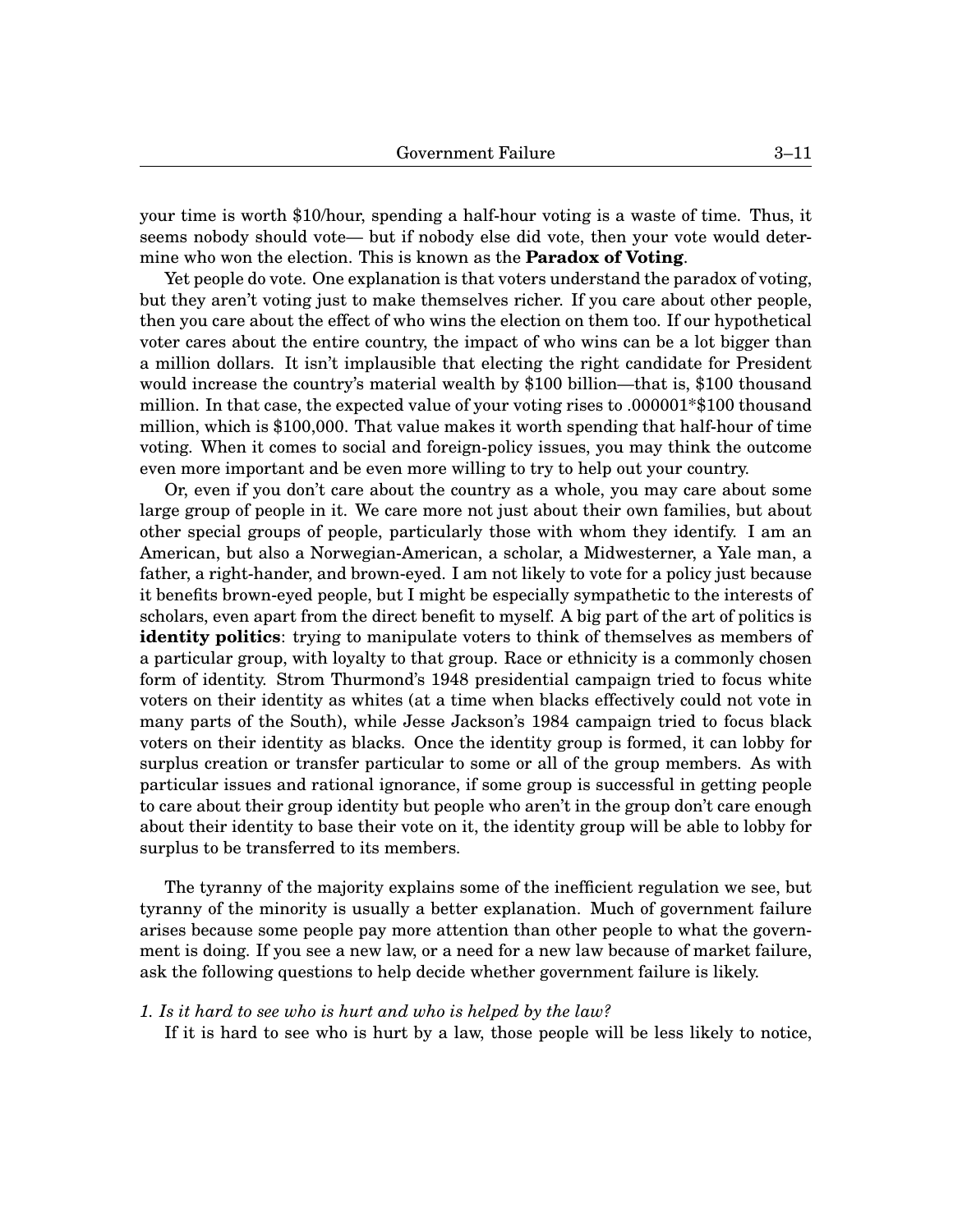and the political pressure will be unbalanced, so the law may succeed despite having overall negative effects. If consumers of copper in the earlier example are not paying attention to politics and do not notice that a price floor might be imposed, they will not know they are going to lose consumer surplus and they will not fight the new law. If consumers of haircuts do not realize that the barbers' cartel is what is making prices high, they will not know to reward the city council for passing a law eliminating the monopoly.

Similarly, if it is hard to see who is helped by a law, that law is not likely to be passed by a legislature, because it would not have enough political support behind it. Even if it would help most people for health insurance fringe benefits to be taxable and the extra revenue used to reduce their tax rates, whether the tax rates would fall enough, and who exactly would fall on each side of the balance is complicated enough for such a proposal to lack the votes to pass.

Supporters of a law or regulation will deliberately try to hide its effects from those groups who would lose from it. This is easiest with complex matters such as corporate tax law or environmental regulations, and so we should expect to find more government failure there, other things equal.

## *2. Are the benefits concentrated and the costs diffused?*

If the benefits are concentrated, the beneficiaries have a strong incentive to lobby for the law. Even if the law is inefficient, it may well be passed. The United States has quotas on the quantity of sugar that can be imported, for example. There are not many sugar producers from sugar cane in Florida and sugar beets in Idaho, but this law is crucial to protect them from cheaper sugar coming from the West Indies. There are millions of sugar consumers, but the cost to each of them from more expensive sugar is so small that they are rationally ignorant of U.S. sugar import policy. Even if they know about it, the amount at stake is too small for consumers to use this issue to determine their vote and their voicing of opinion.

Similarly, if the costs are concentrated and the benefits are diffused we can expect government failure. Nobody wants a county garbage dump to be located next to their property. The costs are concentrated on the neighboring landholders and the benefits are diffused among everyone in the county. Even when there is urgent need for garbage dump expansion, the expansion is delayed by the opposition of whoever's neighborhood is targeted. In real estate the problem is so common it has a nickname: **NIMBY**, or **"Not in My Backyard"**.

## *3. Are the benefits short-term and the costs long-term?*

Politicians are elected for the short-term. Even the 6-year term of a U.S. Senator is not very long compared to the time horizon for major policies. Thus, politicians are tempted to opt for policies with short-term gains and long-term losses.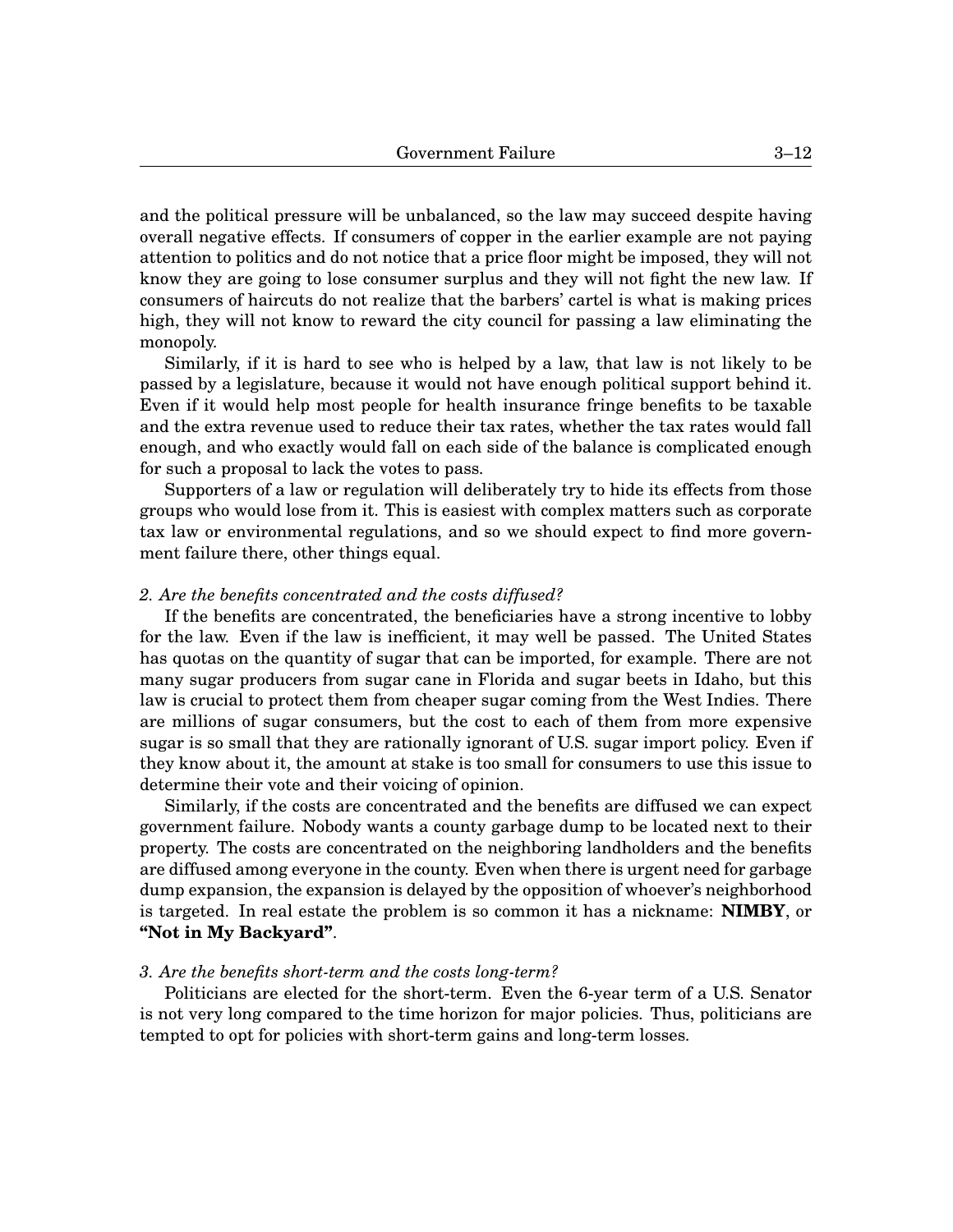All this is not to say that politicians and bureaucrats are bad people. Any person will respond to the incentives provided them. Politicians, have a special problem. If a politician votes only for efficient laws, but the conditions for government failure are present, he will not last long in office. Voters will not understand that the law is efficient, the businesses on whom the costs are concentrated will work hard to defeat him, and nobody will see the benefits of the law until years after he has left office. We can blame politicians for responding to the pressure but the problem is more one of government failure than politician failure.

#### <span id="page-12-0"></span>BOX [3](#page-0-0)[.2:](#page-12-0) THE L[OUISIANA](http://www.theatlantic.com/national/archive/2011/07/how-38-monks-took-on-the-funeral-cartel- and-won/242336/) COFFIN CASE

After Hurricane Katrina's damage, the 38-member Saint Joseph Abbey in Louisiana decided to make and sell coffins to support the monastery. The Louisiana State Board of Embalmers and Funeral Directors told the monks stop unless they hired a licensed funeral director, built a funeral parlor, and installed embalming equpment. In court, the Abbey argued that the regulations had no **rational basis** because their stated purpose to protect the public was false. The actual design of coffins was completely unregulated. The State admitted that the real reason was to help funeral directors, but said that was a legitimate reason. That argument had won in Oklahoma, where [the court](http://caselaw.lp.findlaw.com/scripts/getcase.pl?navby=search&case= /data2/circs/10th/036014.html) said that if courts struck down special-interest laws, then:

"besides the threat to all licensed professions such as doctors, teachers, accountants, plumbers, electricians, and lawyers, . . . every piece of legislation in six states aiming to protect or favor one industry or business over another in the hopes of luring jobs to that state would be in danger. While the creation of such a libertarian paradise may be a worthy goal, Plaintiffs must turn to the Oklahoma electorate for its institution, not us."

The Louisiana federal trial court disagreed, and the monks [won.](http://www.ij.org/images/pdf_folder/economic_liberty/la_caskets/casketsopinion.pdf)

In fact the more you look at it the more you will realize that law making is a market too, not quite like the market for corn or flyswatters but a market nonetheless. Politicians are trying to sell themselves to us, and trying to sell packages of laws. They compete for votes, and consumers of laws provide them with votes, campaign contributions, and door-to-door canvassing.[4](#page-0-1)

Since politics is a market, however, it is subject to market failure. Monopoly is an obvious problem, though at least people can choose which city, state, or country's laws to live under. Imperfect information is a huge problem. People do not know exactly what they are buying when they vote for a politician, and rational ignorance means they will not devote the time to monitor him once he is elected. Campaign promises are not enforceaible in court, unlike explicit promises made by businesses that advertise. It would be unwise to make them enforceable. Imagine if President Wilson's 1916

<sup>4</sup>A pleasant essay on this topic is "Public Choice," by J. Mark Ramseyer as the 1995 Coase Lecture (February 21, 1995).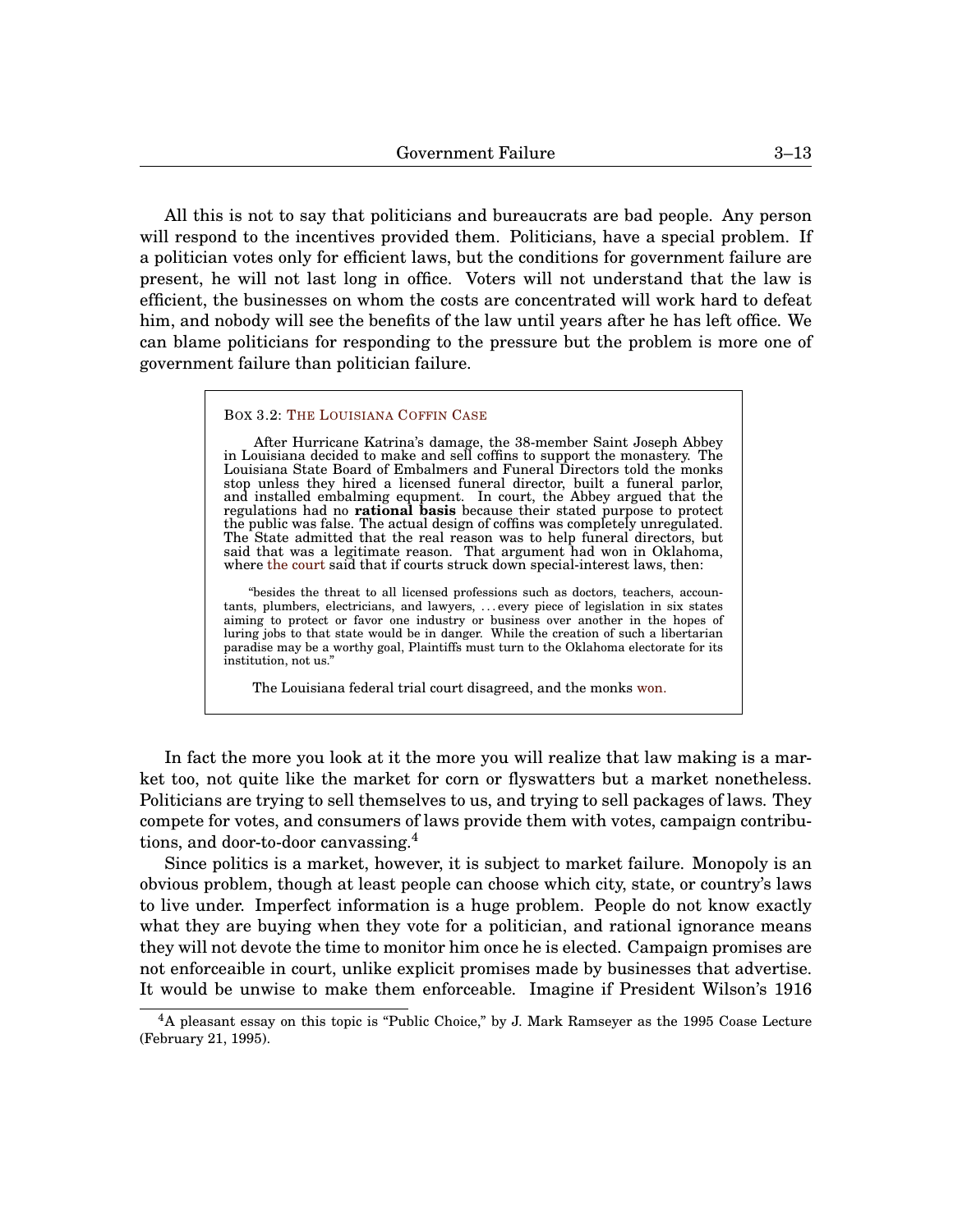campaign promise not to enter World War I had been enforceable in court. Conditions had changed by the time he broke the promise in 1917, so some voters would have changed their minds. He could have pretended to keep the promise while actually not trying hard to keep out of the war. And the decision was not just up to him: Germany and the Congress also played large parts. The political market is inherently impossible to regulate with product quality laws.

FIGURE [3](#page-0-0)[.3](#page-13-0) GERRYMANDERING IN 1812 AND 2011

<span id="page-13-0"></span>

We have already talked about poor information. Joseph Schumpeter goes even further and says that the problem isn't even availability of information: it is the lack of incentive to absorb the information already at our fingertips:[5](#page-0-1)

Political questions take their place in the psychic economy of the citizen with leisure-hour interests that have not attained the rank of hobbies and with the subjects of irresponsible conversation. These things seem so far off; they are not at all like a business proposition; dangers may not materialize and may not prove so very serious; one feels oneself in a fictitious world.

The citizen's incentive to be informed and take action on any but the local scale is small: "He is a member of an unworkable committee, the committee of the whole nation, and this is why he expends less disciplined effort on mastering a political problem than he expends on a game of bridge." The problem is not so much intellect as effort, rational effort in the presence of differing incentives.

The reduced sense of responsibility and volition explain the ignorance and lack of judgment in domestic and foreign policy which are if anything more shocking in educated people and people who are successful in non-political walks of life than with uneducated people in humble

<sup>5</sup>Schumpeter, Joseph, *Capitalism, Socialism and Democracy* (1942) pp. 258–262. I have removed many words from this quotation for conciseness.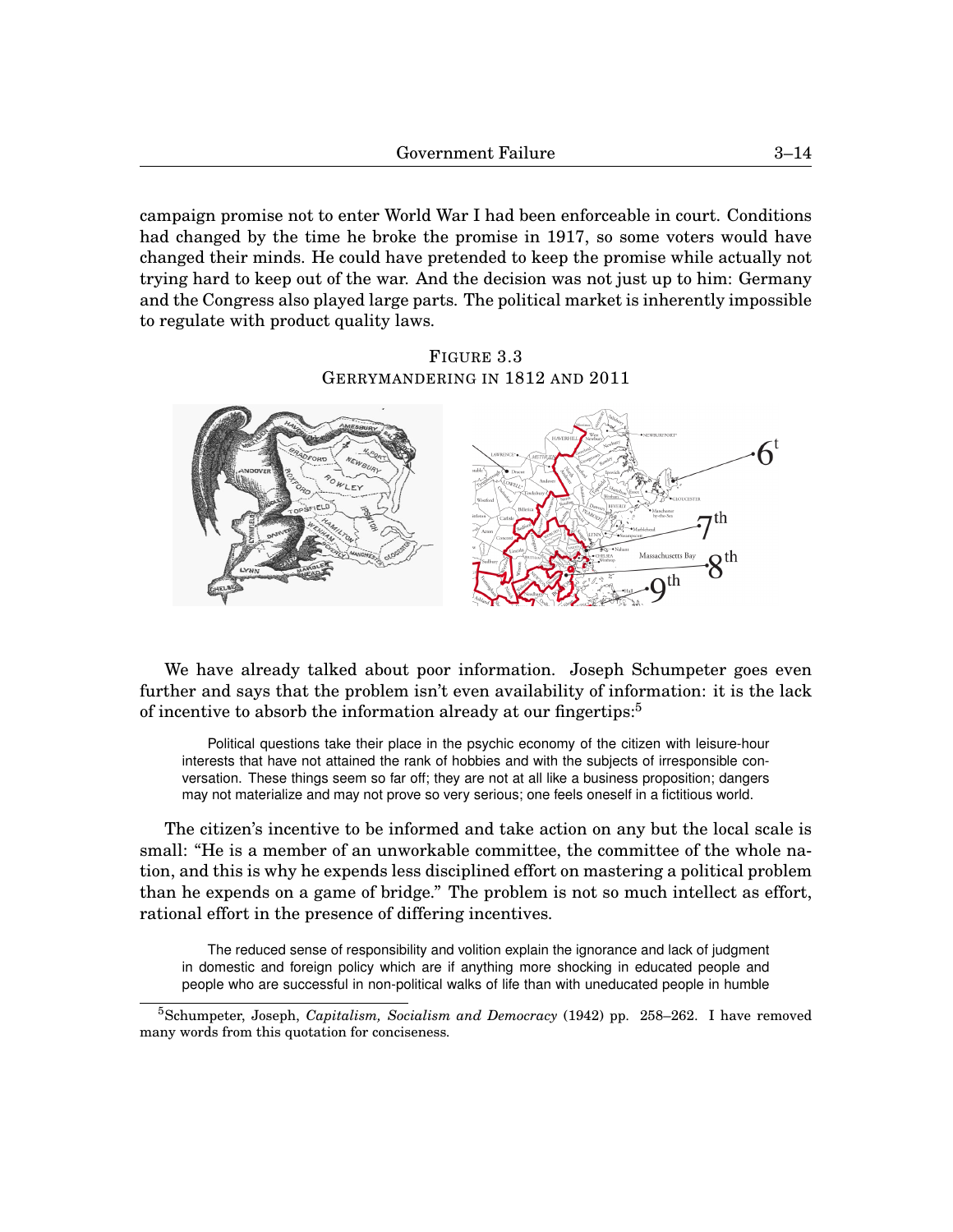stations. Information is plentiful and readily available. But this does not seem to make any difference. Nor should we wonder at it. We need only compare a lawyer's attitude to his brief and to statements of political fact in his newspaper. In the one case the lawyer has qualified by years of labor under the definite stimulus of interest in professional competence. Under a stimulus no less powerful he then bends his intellect, his will to the brief. In the other case, he does not care to absorb the information or apply the canons of criticism he knows so well, and he is impatient of long complicated argument. Without the initiative that comes from immediate responsibility, ignorance will persist in the face of masses of information however complete or correct.

The citizen drops down to a lower level of mental performance as soon as he enters the political field. He argues and analyzes in a way which he would readily recognize as infantile within the sphere of his real interests.

Indeed, someone may choose their political impressions just to impress other people. One's political views are often, like one's choice of clothing, meant to express one's personality rather than to affect the nation. A voter may get utility just from declaring his political views to others. A classic example is the young man who says he supports increased financial aid for the poor not because of genuine beliefs, but only to signal his compassionate nature to members of the opposite sex.<sup>[6](#page-0-1)</sup> In aggregate, this kind of posturing will affect the nation, even though that is not the intent and may be contrary to the desire of the voter who is using his politics to impress other people.

Externalities, too are a problem. In fact, unlike in ordinary markets, externalities are pervasive in the political marketplace. Any government law or regulation that raises or reduces public spending has a spillover effect onto taxes and the public debt. Any new law potentially affects everybody, not just the voters who lobbied for it.

## <span id="page-14-0"></span>BOX [3.](#page-0-0)[3:](#page-14-0) A REFORM E[NTREPRENEUR](http://www.baycitizen.org/proposition-20/story/tackling-redistricting-money-and-zeal)

"Charles T. Munger Jr., wearing a smooth herringbone blazer and a bow tie, sat in a downtown Palo Alto office one recent morning and discussed his decision to give \$7 million to support Proposition 20, a ballot initiative that would wrest Congressional redistricting powers from legislators and hand that control to a citizens panel....



Munger, the son of the billionaire Charles T. Munger, has built a coalition in support of Proposition 20 that is an unlikely collection of election-reform groups, civil rights nonprofits and former officials from both major parties who say that the current system of redistricting has left politicians unaccountable." (*New York Times*, October 7, 2010)

<sup>6</sup>See Randall Calvert "Identity, Expression, and Rational Choice Theory," *Public Choice* (2008). Or recall this joke. *Sam:* "In my family I make the big decisions and my wife makes the small ones, so there's no conflict." *Friend:* "What is it your wife gets to decide?" *Sam:* "Oh, what school our kids go to, which house we buy, whether I'll switch jobs. That kind of thing." Friend: "Then what are the big decisions?" *Sam:* "Tax reform, whether to bomb Libya, how to solve global warming..."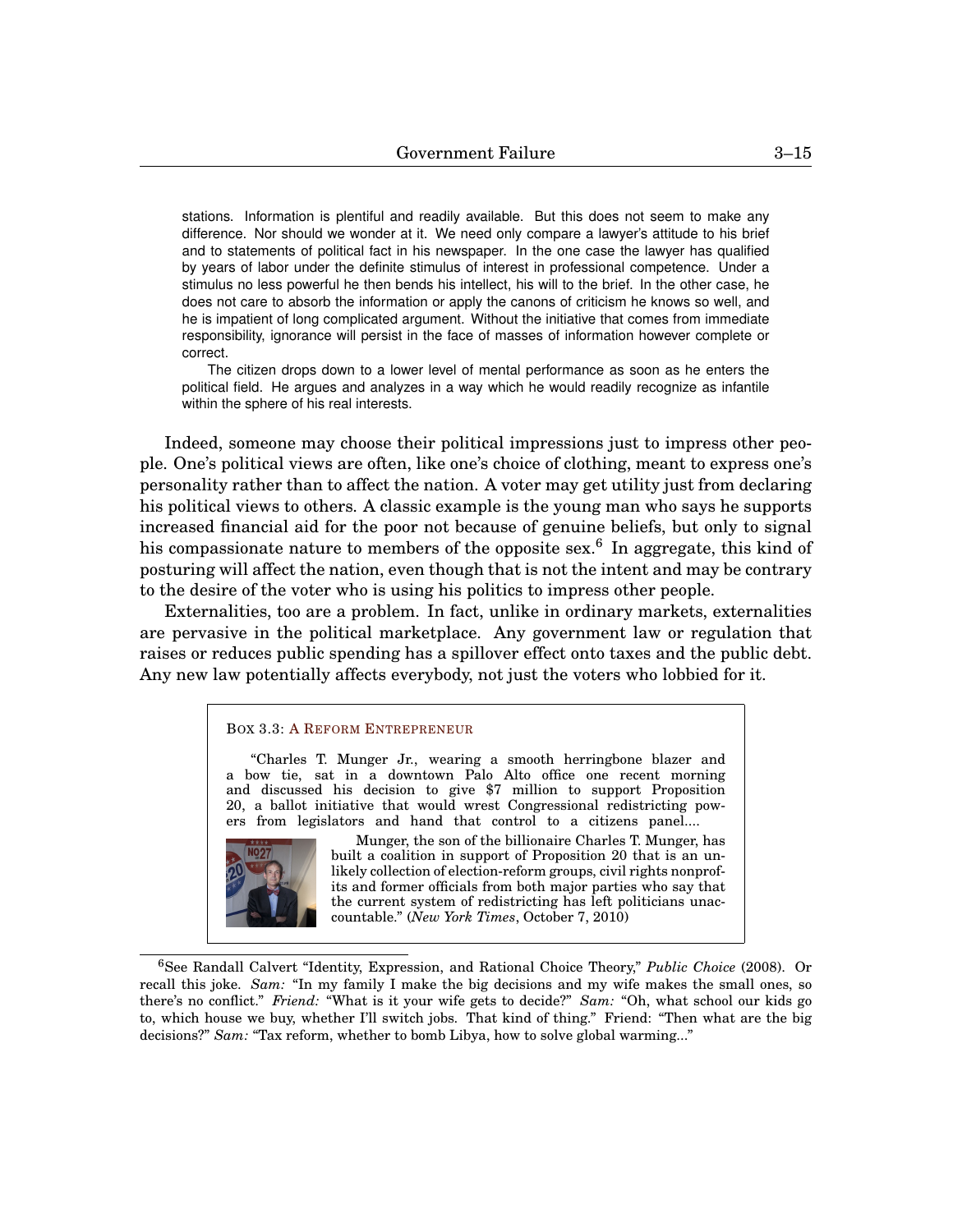Thus, we should expect government failure to be the norm, not the exception. Worse yet, it is hard to think of how to regulate market failure in the government. Do we need a government for regulating the government? That takes us into an infinite regress, since then have to worry about government failure in the new supervisory government. Constitutions are a little like a supervisory government, as we will discuss in talking about government design, but at some point there is always the need to have real people make decisions, subject either to supply and demand by other people or, if nobody else can punish or reward them, subject just to their own principles, whims, or special interest.

Reform is difficult because inherent in government action is not knowing the effects of policies, caring too little because the costs or benefits are diffused, and shortsightedness becauase costs or benefits are far off in time. Public goods are subject to **the free rider problem**: the benefits are diffused by definition, and each voter would like to get the benefit without doing the work of getting involved in pressuring the government officials.

It can happen, in fact, that a government agency intended to regulate an industry to protect consumers becomes, over time, controlled by the very industry it is meant to regulate. This is known as **regulatory capture**. The standard example is the Interstate Commerce Commission, set up in 1887 and abolished in 1995. The Interstate Commerce Commission was established to keep railroad shipping prices low, but critics charged that it became an agency to protect railroads from competition from each other and from trucks.

<span id="page-15-0"></span>

| <b>BOX 3.4: CONTRACTING OUT GOVERNMENT</b>                                                                                                                                                                                                                                                                                                                                                                                                                                                |
|-------------------------------------------------------------------------------------------------------------------------------------------------------------------------------------------------------------------------------------------------------------------------------------------------------------------------------------------------------------------------------------------------------------------------------------------------------------------------------------------|
| Dear W. Gladstone,                                                                                                                                                                                                                                                                                                                                                                                                                                                                        |
| As we heard here that you are the chief man in the House of Commons, so<br>we write to tell you that we want to be under Her Majesty's control. We want<br>our country to be governed by British Government. We are tired of governing<br>this country ourselves, every dispute leads to war, and often to great loss of<br>lives, so we think it is best thing to give up the country to you British men<br>who no doubt will bring peace, civilization, and Christianity in the country |
| King Bell and King Acqua<br>of the Cameroons River, West Africa                                                                                                                                                                                                                                                                                                                                                                                                                           |
| 6 November 1881 (U.K. Foreign Office, Correspondence Respecting Affairs in<br><i>the Cameroons</i> , p. 86)                                                                                                                                                                                                                                                                                                                                                                               |

Rational ignorance leads to another source of surplus reduction besides bad legislation: rentseeking costs. Not only does the legislative process result in surplus-reducing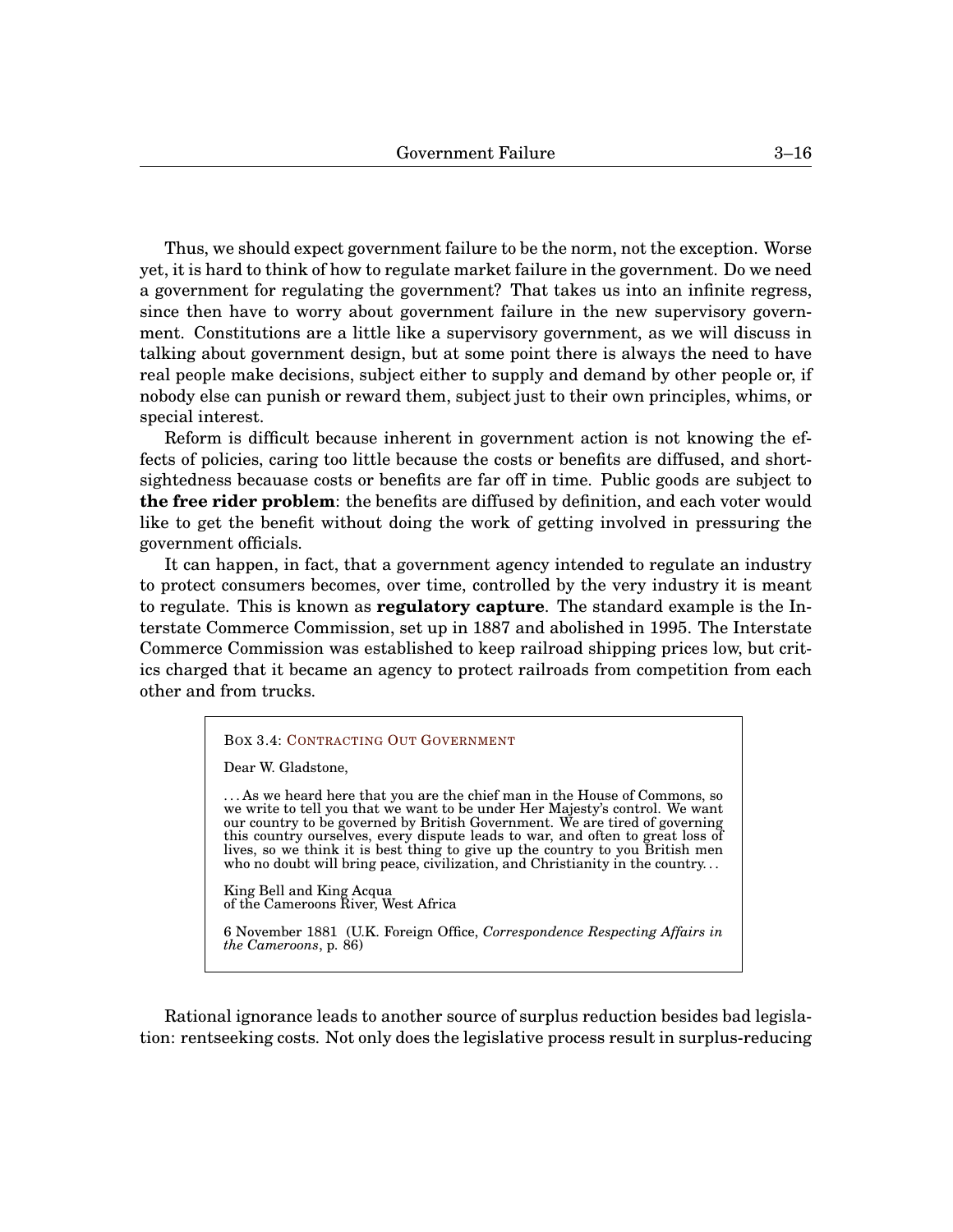regulations: it does so at a cost. The cost includes the lobbying costs to obtain regulations (proactive rentseeking costs) and the lobbying costs incurred to prevent regulations (defensive rentseeking costs). Another cost is the cost of disguising regulations so that the losers will not overcome their rational ignorance. A small part of this is the care given to the wording and explanation of regulations so as to mislead the public as to their costs and benefits. The bigger part, however, is the need to actually change the form of the regulation to disguise its effect. A company might, for example, pay a lobbyist to persuade a politician to block any company from producing new products in its industry. That helps the company by blocking competition. But it is an inefficient way to help the company, because it also stops that company from introducing new products. The company would prefer a regulation that simply gave it a monopoly by making it illegal for anyone to operate a competing firm. Or, better yet, it would prefer a regulation that gave the company a lump sum grant of money from the government each year. Those monopoly and the lump-sum payment, however, are too obviously special-interest legislation, even though they would hurt the public less than blocking new products. Thus, the company presses for the new product regulation instead, and both the public and the company lose out.

Another source of rentseeking costs is the cost of organizing an interest group. Often such a group is organized by a few **political entrepreneurs** who try to mobilize an interest group in exchange for the power, glory, ideals, or money they will attain if they supply a political product that people are willing to pay for. This kind of entrepreneurship has costs, just as business entrepreneurship does, and the costs continue even after the interest group's organization is well established. Much of this arises from the principal-agent problem we discussed in chapter 2 and will discuss in the next section.

# **3.3: Government Failure: Poor Performance**

If government officials are completely insulated from rentseeking, that means they must also be completely insulated from punishment for poor performance or reward for good performance. Thus, to the extent that we design a system of government to discourage special interests, we also have designed a system that fails to punish incompetence, laziness, or dishonesty, and one that allows the officials to govern according to whim rather than the desires of the citizenry. To use the terms from Chapter 2, the public faces a **principal-agent problem**, with the public as principal and the government official as agent.

On the other hand, to the extent that we design a system that rewards or punishes government officials, we make them vulnerable to the blandishments or threats of special interests. An elected official who is barely confident of re-election is one who will pay the most attention to every vocal constituent; a bureaucrat whose promotion depends on public feedback will pay the most attention to the people he is regulating.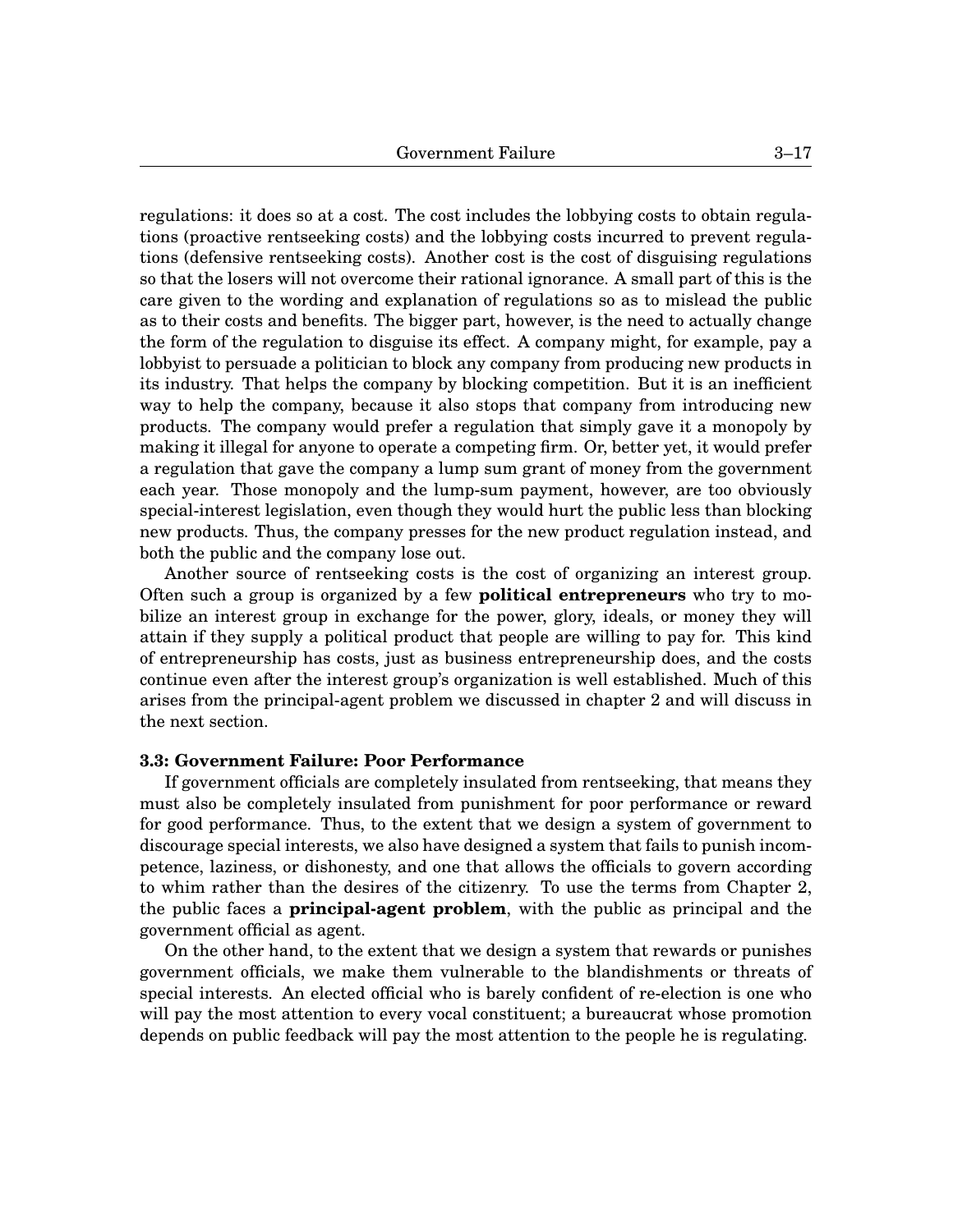The most common system in the modern West is to create three categories of officials: elected officials such as the United States President, bureaucrats who are appointed by the elected officials and who can be fired by them (e.g., the Secretary of the Treasury, whom the President can fire), and bureaucrats who spend most of their careers in government service with little prospect of either punishment or reward by the appointed bureaucrats who are their superiors (e.g., customs agents, whom the President cannot fire without great difficulty). Elected officials and appointed bureaucrats naturally are quite responsive to the citizenry and to special interests, but this means they have to care about appearances as well as substance if they are to keep their jobs. Career bureaucrats, on the other hand, have little reason to be responsive to the citizenry or to work hard, but to the extent that principle or pride makes them try to maximize surplus they can do so without fear of losing their jobs.

Bureaucrats may be usefully divided into four categories based on their outlooks. **Careerist bureaucrats** intend to spend their lives working for the agency. They worry about promotion within it, about the future of the agency, and about the power of the agency relative to other agencies. They are the classic bureaucratic type. **Politician bureaucrats** intend to use their government jobs as a stepping stone to something else: to elected office, becoming a consultant, an academic administrative job, or a job in private industry. Many of them gain their jobs by political appointment rather than in the civil service. **Professional bureaucrats** look to their professions for esteem, and they value that esteem more than achieving policy results or than advancing their careers within government. They are not to be confused with professional bureaucrats in the sense of people who are paid to be bureaucrats and who carry out their duties smoothly—indeed, they often take pay cuts to be bureaucrats and do not fit smoothly into the government machine. Finally, the fourth category are the **Ideologs**. These officials are dedicated to a particular policy outlook, and their loyalty is to that cause, rather than to the agency, and do not see themselves as neutrals trying to carry out instructions but as having value in proportion to how they serve their cause.[7](#page-0-1)

The types of bureaucrats differ in their career concerns, but any of them could be motivated by principle, not just the ideolog. The careerist bureaucrat often is devoted to the goals of his agency, even to the extent of being blind to the tradeoffs with other goals such as low cost or liberty. The politician bureaucrat often is motivated by a desire to achieve a policy goal but does not care whether the best way to do that is within the agency or outside. The professional bureaucrat often sincerely wants to advance the beliefs members of his profession generally share. Within the Environ-

<sup>7</sup>James Q. Wilson's *Bureaucracy: What Government Agencies Do and Why They Do It* (1989) is a very readable scholarly book on bureaucracy. Just as illuminating, but written as humor is Jonathan Lynn and Tony Jay, *The Complete Yes Minister* (1987) and the TV series associated with it.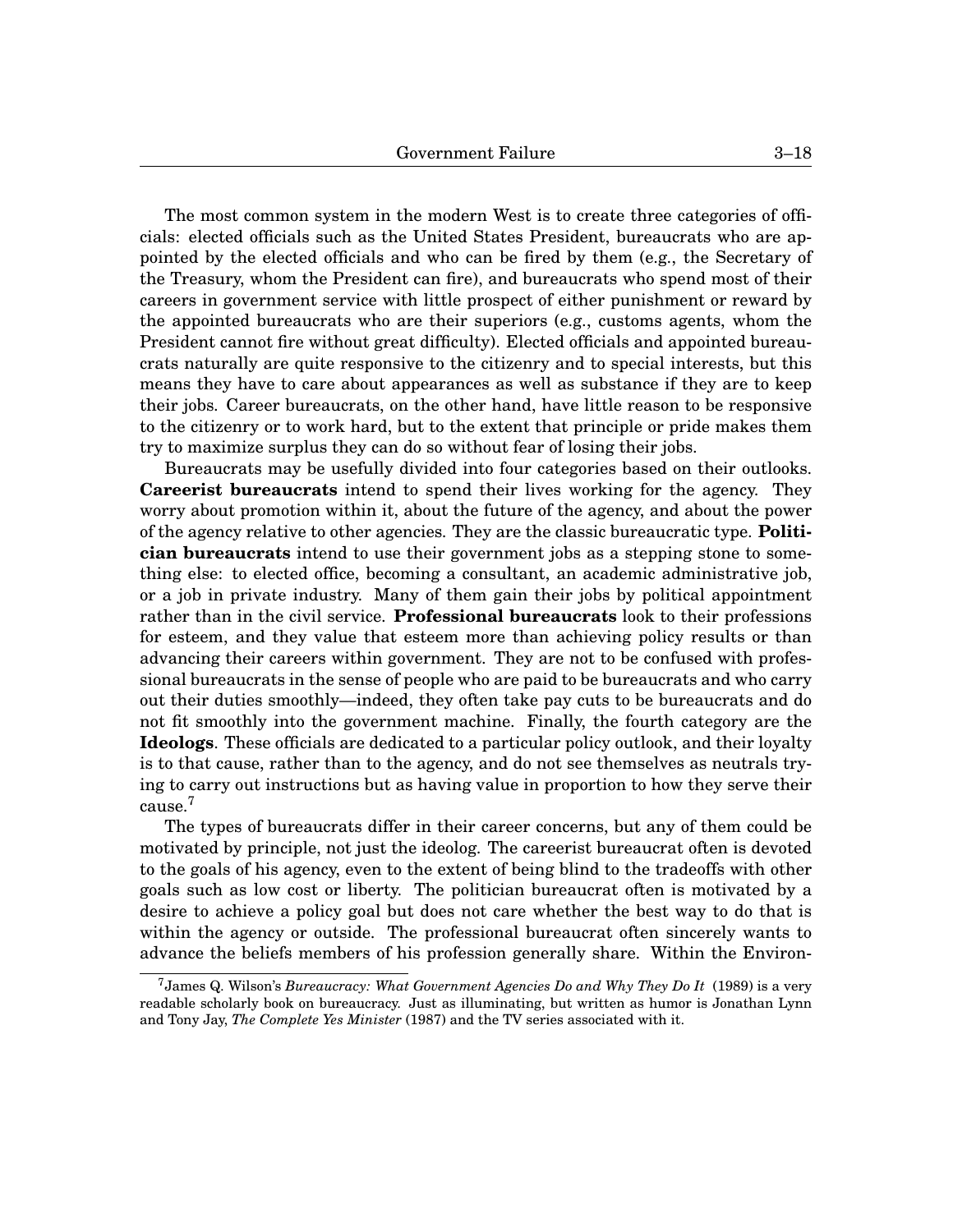mental Protection Agency, for example, we would find all three types of bureaucrats who are devoted to reducing pollution at all costs: careerists by expanding the power of the agency, politicians by increasing the influence of environmentalist groups that would back them for future promotion, and professionals by publishing reports which will impress experts within their professions. At the same time, there will be others who do not care about policy at all: careerists who just want a promotion and a raise, politicians who want to become Beltway lobbyists, and professionals who want to acquire contacts in government and then become private-sector lawyers, economists, or scientists.

<span id="page-18-0"></span>BOX [3.](#page-0-0)[5:](#page-18-0) GET THEIR NAMES

Suppose you've met a frustrating official in government or in business who is holding you up by not doing his job properly. What can you do? Don't waste your effort complaining. Instead, turn the principal-agent problem to your advantage. Calmly ask for his name and make it clear you are going to write a letter to his supervisor. He may not care about you or about what you think of his organization, but he will care about his own career.

Any large organization faces the problem of giving incentives to its employees to work hard for the organization's objectives instead of just their own. The problem is not just that the government is large and bureaucratic. Many U.S. corporations are larger than many countries. Rather, a corporation has the great advantage that its goal is simple and its owners agree on it: to make profit. Measuring the profit of a company is much easier than measuring the success of a government in maximizing surplus. Accounting is by no means a trivial or easy subject, but it is easier to keep track of a company's money than a nation's happiness. What is harder is to keep track of how each division of a company contributes to its profit. Is the marketing division doing a good job, or is its weakness being masked by the hard work of the manufacturing division? Even that is easier than keeping track of how each division of government is contributing to the success of the whole. Moreover, all the shareholders agree that higher profit is a good thing. Revenue is good, costs are bad, and profit goes up whether it is from one more dollar of revenue or one fewer dollar of costs. A government, on the other hand, has a harder time measuring costs and an infinitely harder time measuring benefits, partly because the citizens disagree on how these are to be measured. What is the cost of a lower speed limit? What is the benefit of a decline in marijuana use?

Because of its simple goal of profit, a corporation can adopt an organizational structure aimed at that simple goal. The shareholders elect a board of directors which has the power to make company decisions, subject to the corporate by-laws and the laws of the nation. The board of directors delegates almost all of their power to an executive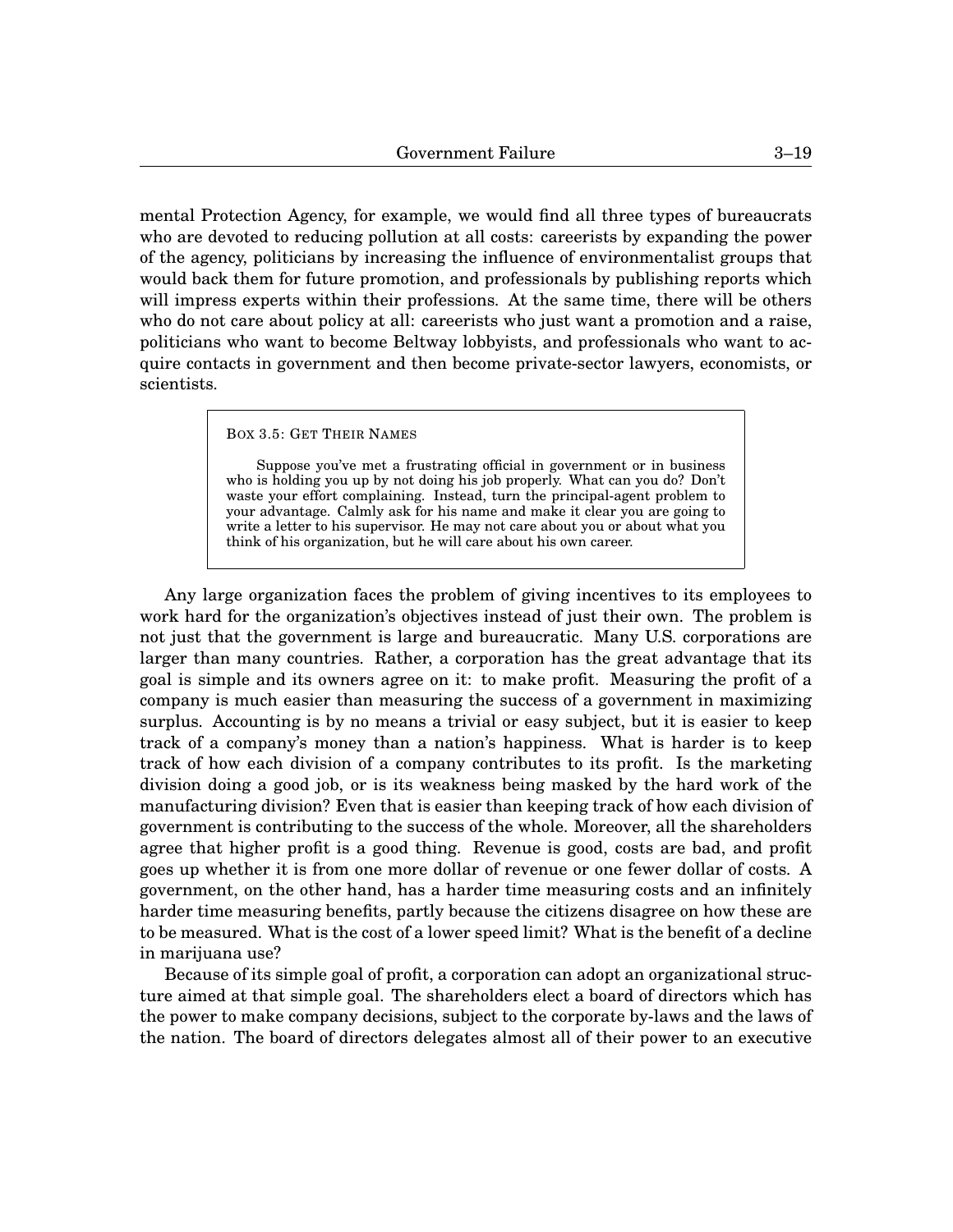who will actually run the company with the subordinates he chooses. If the executive is displeased with a subordinate, he fires him. If the board is displeased with the executive, they fire him. If the board fails to do its job properly, the shareholders elect a new board, or someone buys out enough shareholders to acquire enough votes to choose a new board. This makes all subordinates highly responsive to the goal of maximizing profits.

#### <span id="page-19-0"></span>BOX [3](#page-0-0)[.6](#page-19-0)

## A PRACTICAL IMPLICATION OF GOVERNMENT AS A GROUP OF INDIVIDUALS

You may be frustrated because you've run into a petty bureaucrat who insists on following official procedures when a slight deviation obviously wouldn't hurt anything. "How stupid he is!" you mutter to yourself. But step back and think about it, and you'll feel better. If he is that stupid, wouldn't he do something even worse if he didn't follow rigid rules? You don't want to him to try to use his limited intellect. And you should be happy that society is not making a genius waste his talents in that job. Society has to have rule-bound mediocrities in some job or other, so why not in low-level government employment?

A government cannot be run like a corporation. No country would choose a government consisting of an elected board that delegates absolute power to one man to run the country according to his will. Even if the result were not a dictatorship by the executive, the result would not be happy. Such a government would have little reason to maximize surplus instead of oppressing a minority of citizens to enrich the majority. Instead, governments are designed to try to balance responsiveness to public opinion against ease of capture by special interests. The failures of government is not due to its particular structure in the United States, but to the complexity and difficulty of its task. Even the best government organization, optimized to regulate as well as any organization can, will be worse suited to perform the more specialized moneymaking tasks of a private company.

Thus, regulation is to be generally avoided for two reasons. First, the Invisible Hand does a generally good job at making markets work. Second, even when regulation could help, the helpful regulation may not be what we get when the government actually chooses what to do. The unregulated market does not aim at maximizing surplus, but that is what it ordinarily does, with the exceptions we know as market failure. The regulating government, too, does not aim at maximizing surplus. Rather, it responds to political influence. This often results in government failure, but we should keep in mind that the government as a market for laws does have a general tendency to maximize surplus, even if that tendency is often sidetracked by rentseeking.

Having looked at how markets work, market failure, and government failure, we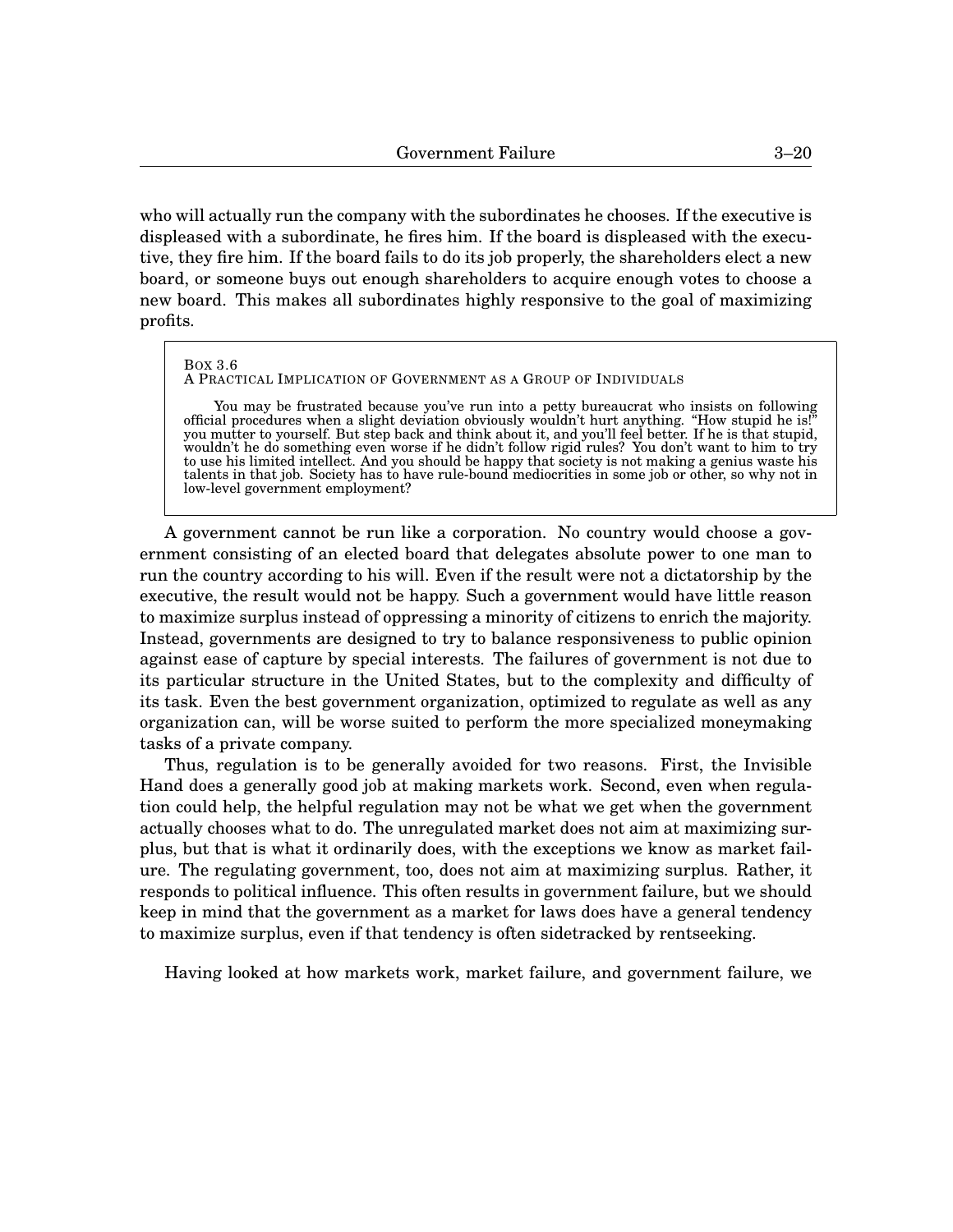can summarize using the Three-Part Test in the box.

THE THREE-PART TEST FOR REGULATION

- 1. Is there market failure?
- 2. Is there a regulation that would solve the market failure?
- 3. Would there be government failure if we tried to pass a regulation?

What is important about this test is that it goes beyond step 1, finding market failure. Even if the market fails to work well, one must worry about whether the government will do any better. Maybe it will, but that is not guaranteed.

The lesson of this chapter is best summarized by the Three-Part Test. First, see if there is market failure. Second, see if in theory there is some practical way the government coudl act to fix that failure. Third, decide if the danger of government failure is high enough that regulation would likely just make the situation worse. Even the first step of the test rules out most possible government interventions, because problems such as externalities and asymmetric information are usually not severe. Even when that kind of market failure is found, however, that is not enough for us to jump to recommend government involvement. We need to move to the second step, of whether there does exist some regulation that would help, and then to the third step, of whether that is what a government agency would do if it were let loose on the problem. It is not enough to stop after finding market failure. Governments have many of the same problems as markets, and anyone who treats the government as a team of angels will be severely disappointed.

## REVIEW QUESTIONS ON GOVERNMENT FAILURE

- 1. What is government failure?
- 2. Distinguish between bad objectives and poor performance as categories of government failure.
- 3. How do rent-seeking, the tyranny of the majority, the free rider problem, and rational ignorance contribute to government failure?
- 4. How do the concentrations of benefits and costs affect government failure?